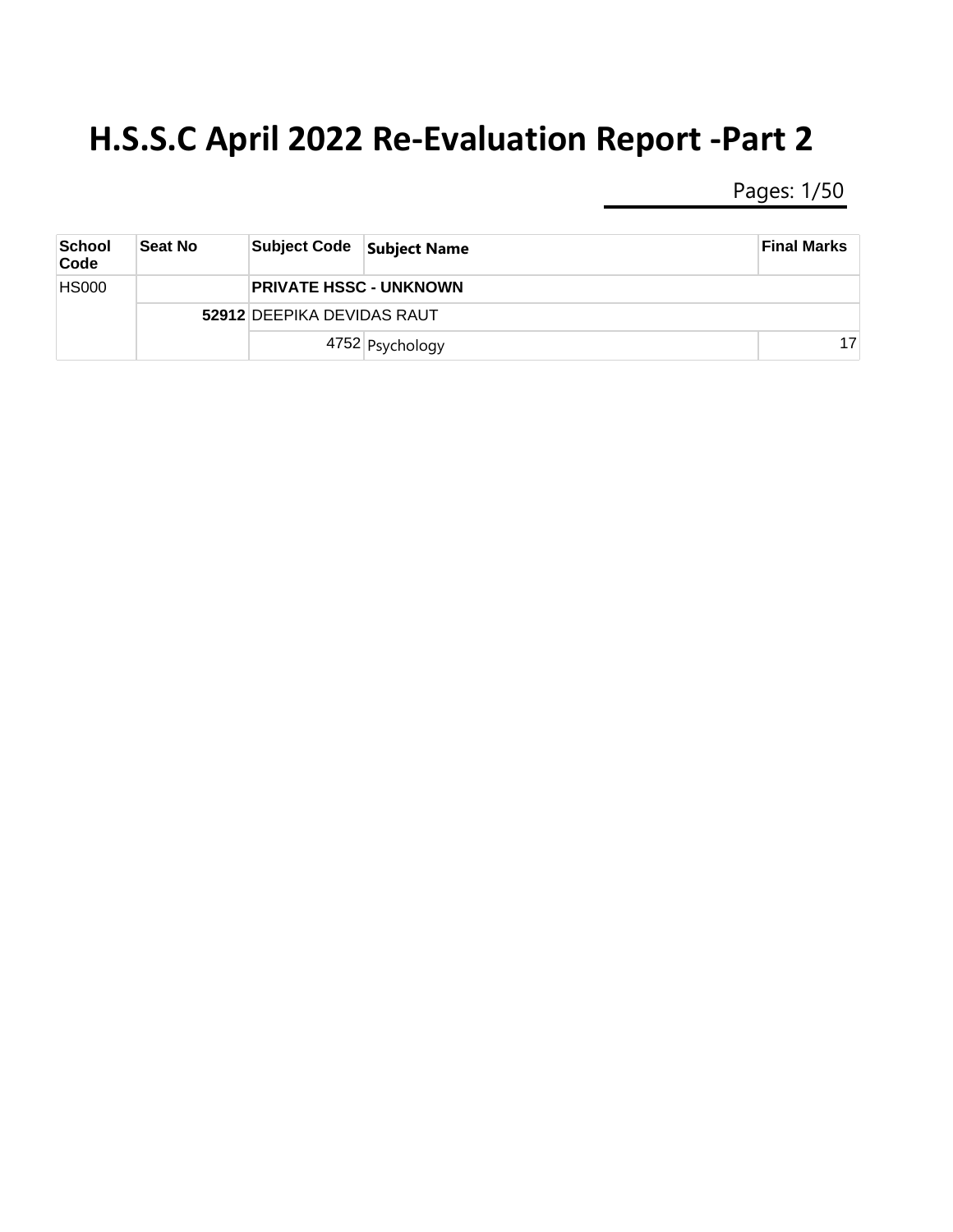Pages: 2/50

| <b>HS003</b> |  |                                | VIDYA VIKAS MANDAL'S RAMACRISHNA MADEVA SALGAOCAR HIGHER<br><b>SECONDARY SCHOOL - MARGAO, SALCETTE</b> |    |  |  |
|--------------|--|--------------------------------|--------------------------------------------------------------------------------------------------------|----|--|--|
|              |  |                                | 63737 PRACHITA BALKRISHNA ARONDEKAR                                                                    |    |  |  |
|              |  |                                | 4605 Accountancy                                                                                       | 22 |  |  |
|              |  | 63926 UMME AIMAN / SADIYA KHAN |                                                                                                        |    |  |  |
|              |  |                                | 4225 Accountancy                                                                                       | 8  |  |  |
|              |  |                                | 63945 SAMEER JAFARSAB SHETSANDI                                                                        |    |  |  |
|              |  |                                | 4225 Accountancy                                                                                       | 8  |  |  |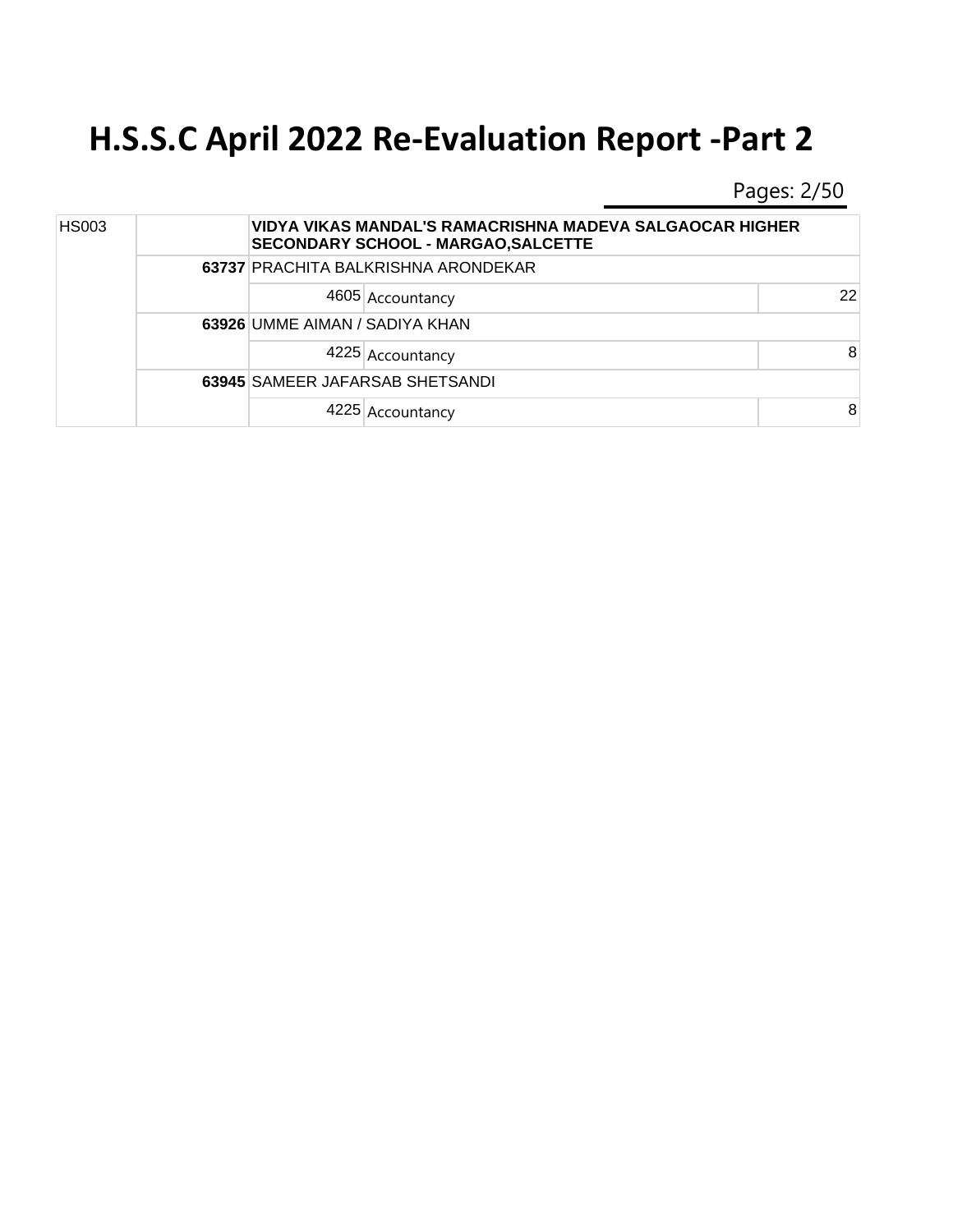Pages: 3/50

| <b>HS006</b> |  |                             | <b>CARMEL HIGHER SECONDARY SCHOOL - NUVEM, SALCETE-GOA</b> |    |
|--------------|--|-----------------------------|------------------------------------------------------------|----|
|              |  |                             | 56144 SUBHALAXMI GANGADHAR GOCHHAYAT                       |    |
|              |  |                             | 4702 Physics                                               | 14 |
|              |  | 56179 ENZIA MERCY FERNANDES |                                                            |    |
|              |  | 4411                        | English I                                                  | 71 |
|              |  |                             | 4428 Portuguese II                                         | 47 |
|              |  |                             | 4702 Physics                                               | 28 |
|              |  |                             | 4703 Chemistry                                             | 25 |
|              |  |                             | 4754 Mathematics                                           | 37 |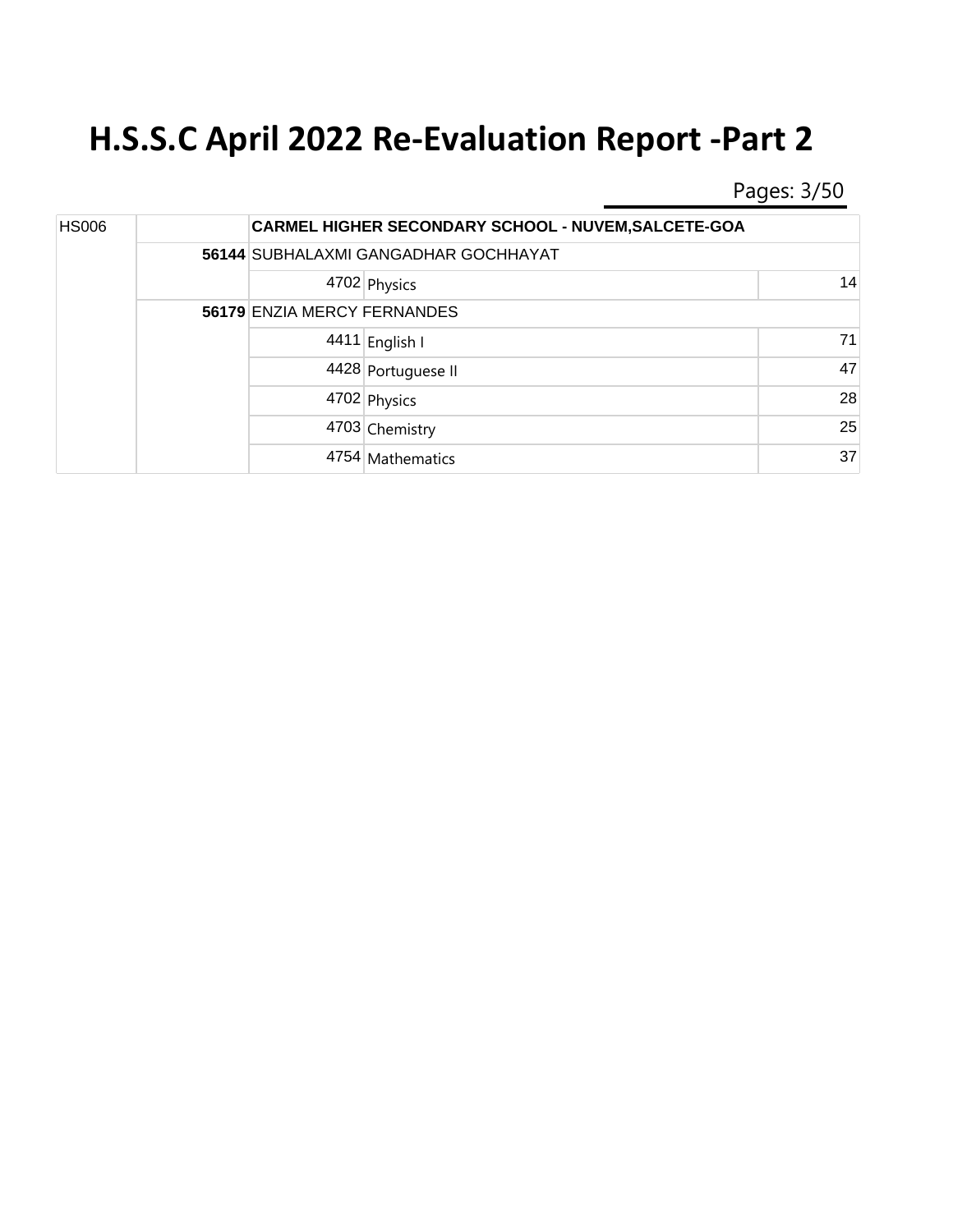Pages: 4/50

| <b>HS007</b> |  | ZUARINAGAR - Goa - 403726       | M.E.S. COLLAGE HIGHER SECONDARY SECTION (ARTS & COMMERCE) - |    |
|--------------|--|---------------------------------|-------------------------------------------------------------|----|
|              |  | 62373 SHIFA ASHRAF SAYANI       |                                                             |    |
|              |  |                                 | 4427 French II                                              | 69 |
|              |  |                                 | 62375 ANUSHKA ASHOK SHERLEKAR                               |    |
|              |  |                                 | 4411 English I                                              | 61 |
|              |  |                                 | 4554 Sociology                                              | 68 |
|              |  | 62548 AISHA RUKNUDDIN KHAN      |                                                             |    |
|              |  |                                 | 4702 Physics                                                | 12 |
|              |  | 62577 REENA ROQUE GONSALVES     |                                                             |    |
|              |  |                                 | 4703 Chemistry                                              | 15 |
|              |  |                                 | 62586 SAIKARAN ARVIND KORGAONKAR                            |    |
|              |  |                                 | 4702 Physics                                                | 13 |
|              |  |                                 | 4754 Mathematics                                            | 14 |
|              |  | 62600 ALFAN RASHEEDKHAN INAMDAR |                                                             |    |
|              |  |                                 | 4703 Chemistry                                              | 14 |
|              |  | 62646 NIYAZ AYUBAKHAN NADAF     |                                                             |    |
|              |  |                                 | 5315 Software Technology                                    | 8  |
|              |  | 62650 RAVIT YALLAPPA MADAR      |                                                             |    |
|              |  |                                 | 5315 Software Technology                                    | 8  |
|              |  | 62662 FAIZAL SHAIKH SHAIKH      |                                                             |    |
|              |  |                                 | 4323 Auto - Transmission                                    | 9  |
|              |  |                                 | 62663 IMAMSAB MALIKSAB DARAGADA                             |    |
|              |  |                                 | 4323 Auto - Transmission                                    | 8  |
|              |  |                                 | 62669 PARSHURAM RAVINDRA BOWLEKAR                           |    |
|              |  |                                 | 4202 General Foundation Course                              | 12 |
|              |  |                                 | 4372 Auto Electricals                                       | 8  |
|              |  | 62691 RAHUL LAXMAN LAMANI       |                                                             |    |
|              |  |                                 | 4202 General Foundation Course                              | 12 |
|              |  | 62695 SAHIL ARUN KERKAR         |                                                             |    |
|              |  |                                 | 4202 General Foundation Course                              | 12 |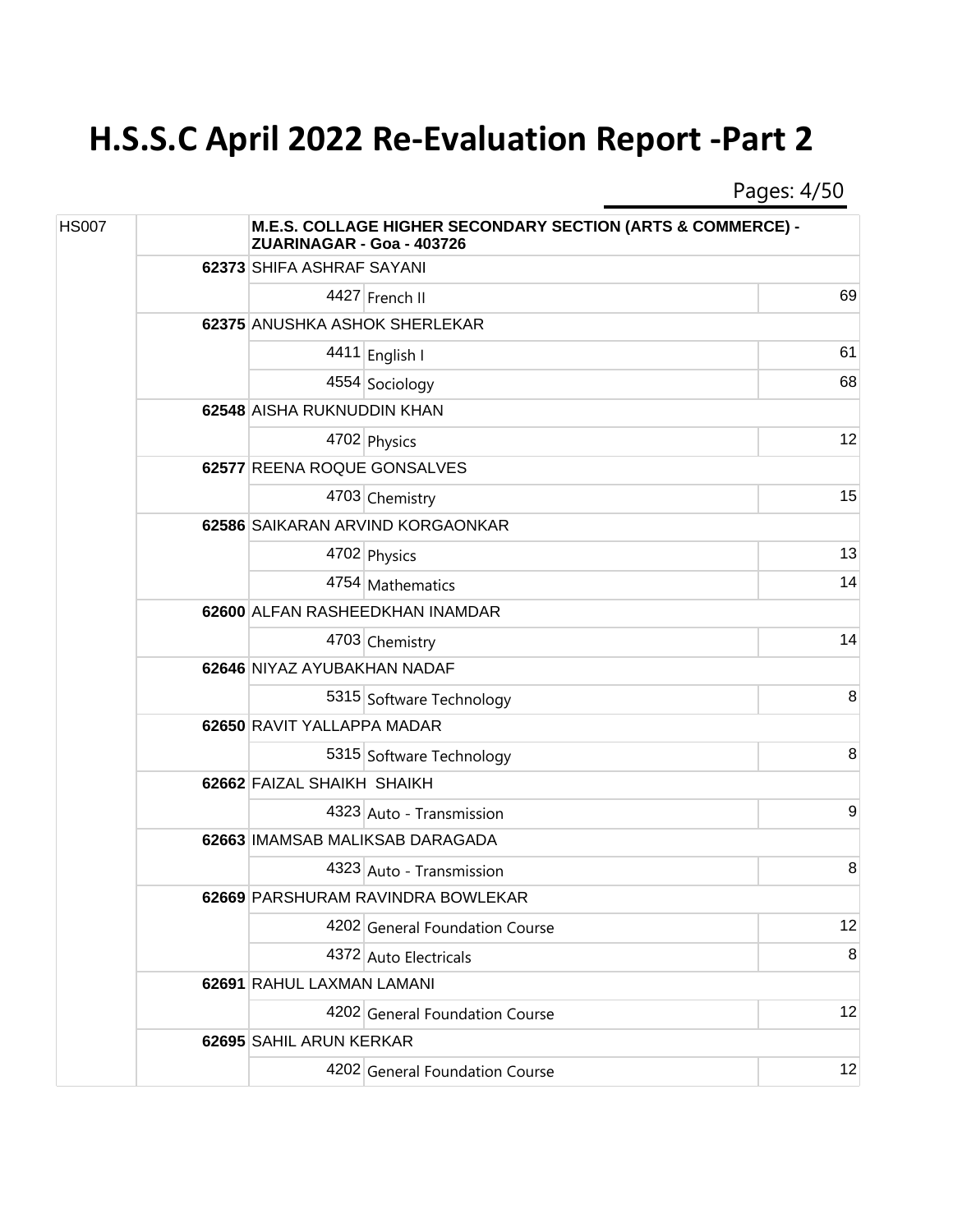Pages: 5/50

| <b>HS007</b> | 62701 AKSHAY ANAND SUKADKAR |                                      |   |
|--------------|-----------------------------|--------------------------------------|---|
|              |                             | 4331 Digital Electronics & Computers | 8 |
|              |                             | 68208 SARVESH SURESH NAGZARKAR       |   |
|              |                             | 4202 General Foundation Course       | 8 |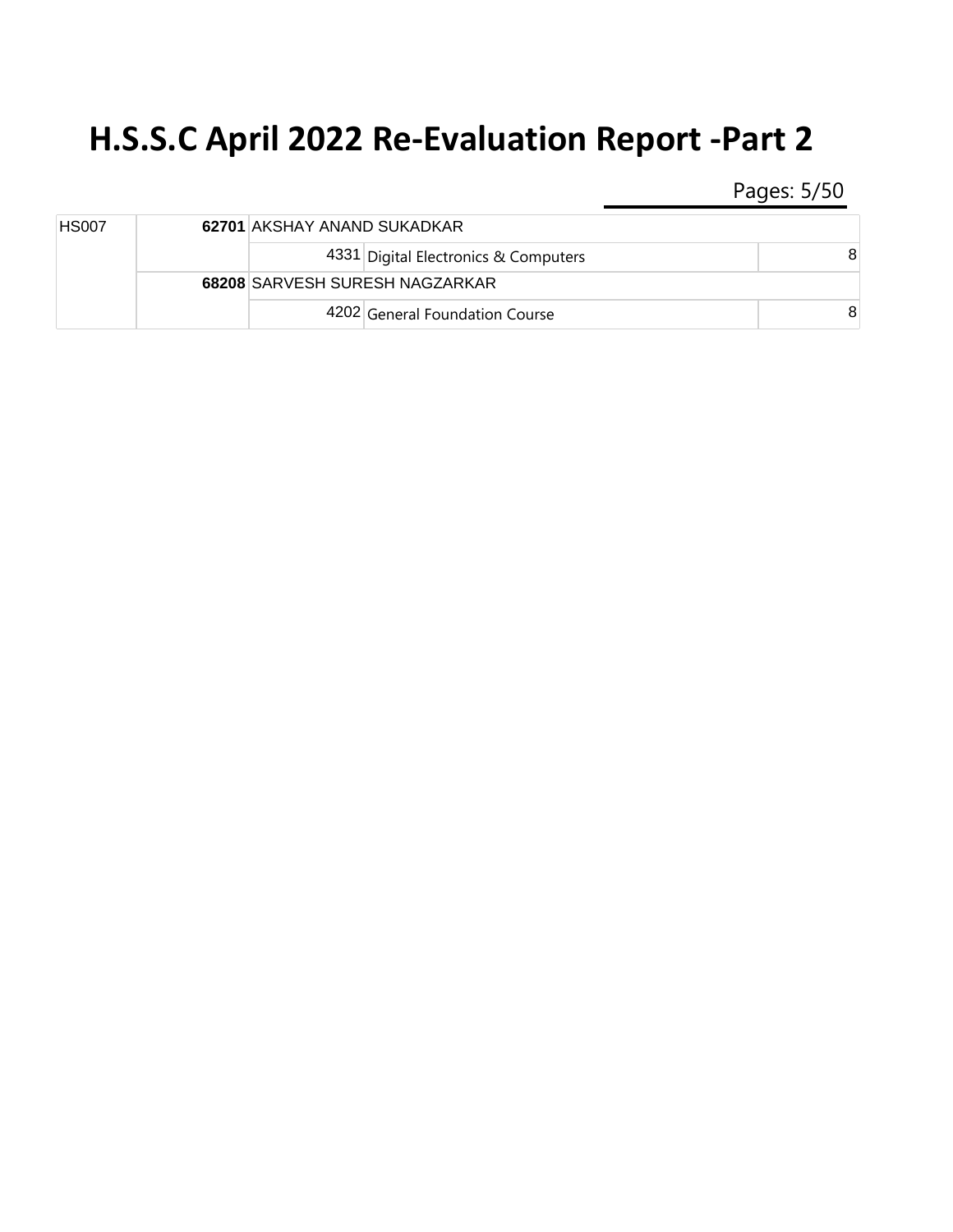Pages: 6/50

| <b>HS008</b> | DCT'S VASANTRAO DEMPO HIGHER SECONDARY SCHOOL OF ARTS,SCIENCE<br>& COMMERCE - MIRAMAR,PANAJAI GOA |    |
|--------------|---------------------------------------------------------------------------------------------------|----|
|              | 66546 ISHAN SUBODH PARAB                                                                          |    |
|              | 4411 English I                                                                                    | 61 |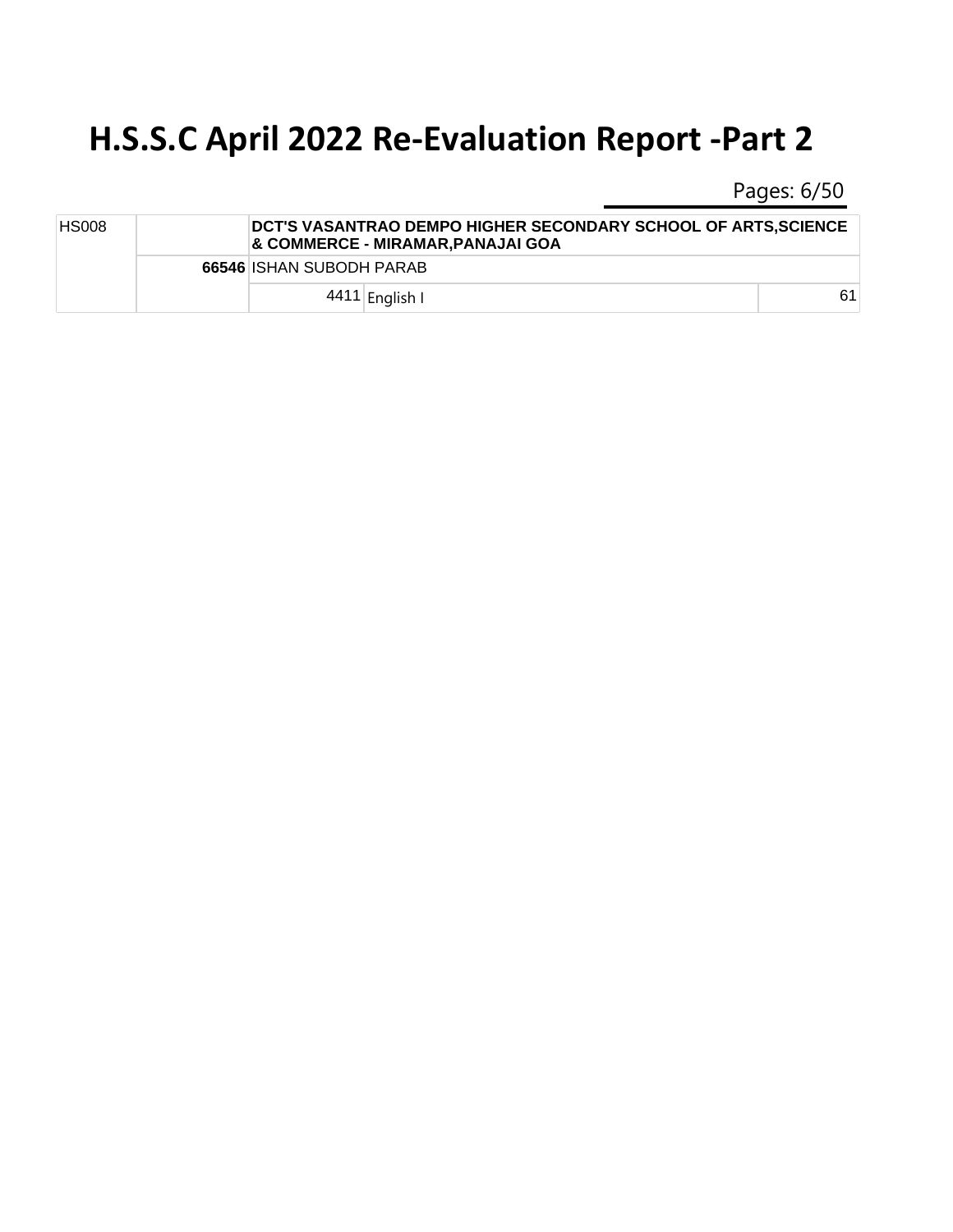Pages: 7/50

| <b>HS010</b> |  |                                        | ST. XAVIER'S HIGHER SECONDARY SCHOOL - MAPUSA, BARDEZ-GOA |    |  |  |
|--------------|--|----------------------------------------|-----------------------------------------------------------|----|--|--|
|              |  |                                        | 53025 ZANAIDA CACILDA BRAGANZA                            |    |  |  |
|              |  |                                        | 4411 English I                                            | 72 |  |  |
|              |  | 53169 SUJWAL SURENDRA GAD              |                                                           |    |  |  |
|              |  |                                        | 4411 English I                                            | 65 |  |  |
|              |  |                                        | 4605 Accountancy                                          | 73 |  |  |
|              |  |                                        | 4606 Mathematics & Statistics                             | 60 |  |  |
|              |  |                                        | 4655 Business Studies                                     | 79 |  |  |
|              |  |                                        | 53287 ABENI WILLIA FERNANDES                              |    |  |  |
|              |  |                                        | 4427 French II                                            | 43 |  |  |
|              |  |                                        | 4601 Banking                                              | 54 |  |  |
|              |  |                                        | 4605 Accountancy                                          | 59 |  |  |
|              |  | 53300 ROHAN VALENTINO DE MELLO         |                                                           |    |  |  |
|              |  |                                        | 4411 English I                                            | 49 |  |  |
|              |  |                                        | 4606 Mathematics & Statistics                             | 39 |  |  |
|              |  | 53597 RACHEL LOURDES ROSETTE GONSALVES |                                                           |    |  |  |
|              |  |                                        | 4427 French II                                            | 60 |  |  |
|              |  |                                        | 4752 Psychology                                           | 61 |  |  |
|              |  | 53632 CRAIG VALENTINO DA GAMA          |                                                           |    |  |  |
|              |  |                                        | 4703 Chemistry                                            | 30 |  |  |
|              |  |                                        | 4705 Computer Science                                     | 52 |  |  |
|              |  |                                        | 4754 Mathematics                                          | 36 |  |  |
|              |  | 53637 NEIL FRANCISCO SOUZA             |                                                           |    |  |  |
|              |  |                                        | 4411 English I                                            | 56 |  |  |
|              |  |                                        | 4705 Computer Science                                     | 33 |  |  |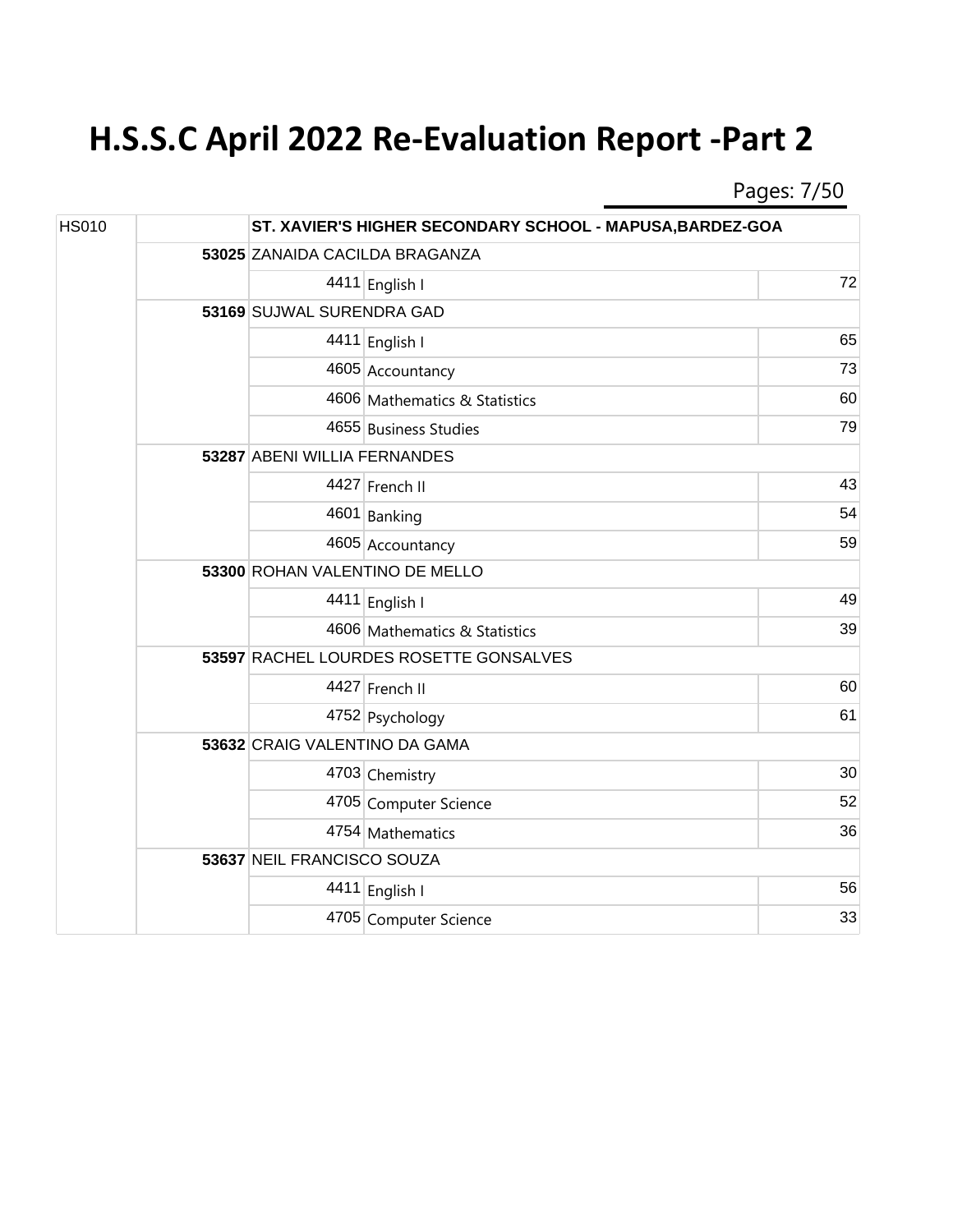Pages: 8/50

| <b>HS011</b> |                   | ∣D.M' S PVS SAROJINI MADHUSUDAN KUSHE HIGHER SECONDARY SCHOOL -<br><b>ASSAGAO, MAPUSA, BARDEZ-GOA</b> |  |  |  |  |
|--------------|-------------------|-------------------------------------------------------------------------------------------------------|--|--|--|--|
|              | 54267 JUNTI KAMIN |                                                                                                       |  |  |  |  |
|              |                   | 4216 Office Administration                                                                            |  |  |  |  |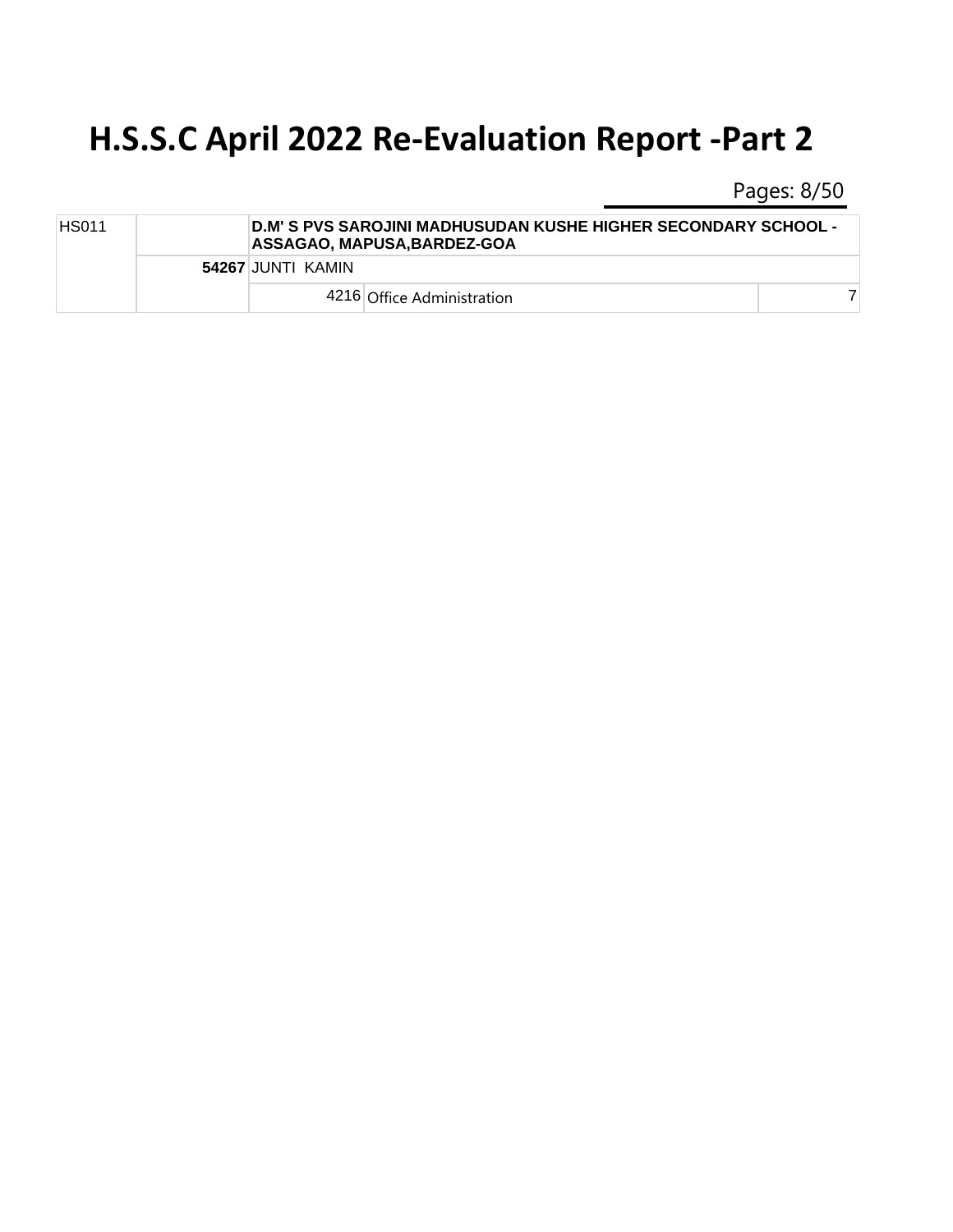Pages: 9/50

| <b>HS014</b> |  |                               | FR. AGNEL HIGHER SECONDARY SCHOOL - PILAR, ILHAS-GOA |    |  |
|--------------|--|-------------------------------|------------------------------------------------------|----|--|
|              |  |                               | 59660 AGNES JOAQUINA NOVAIS                          |    |  |
|              |  |                               | 4225 Accountancy                                     | 8  |  |
|              |  | 59662 ANAM MUZAWAR            |                                                      |    |  |
|              |  |                               | 4202 General Foundation Course                       | 12 |  |
|              |  | 59665 CLANCIA FLORA FERNANDES |                                                      |    |  |
|              |  |                               | 4216 Office Administration                           | 8  |  |
|              |  | 59707 LOKENDRA BAHADUR THAPA  |                                                      |    |  |
|              |  |                               | 4225 Accountancy                                     | 8  |  |
|              |  |                               | 59777 PRATHAMESH UDAY PARULEKAR                      |    |  |
|              |  |                               | 4323 Auto - Transmission                             | 6  |  |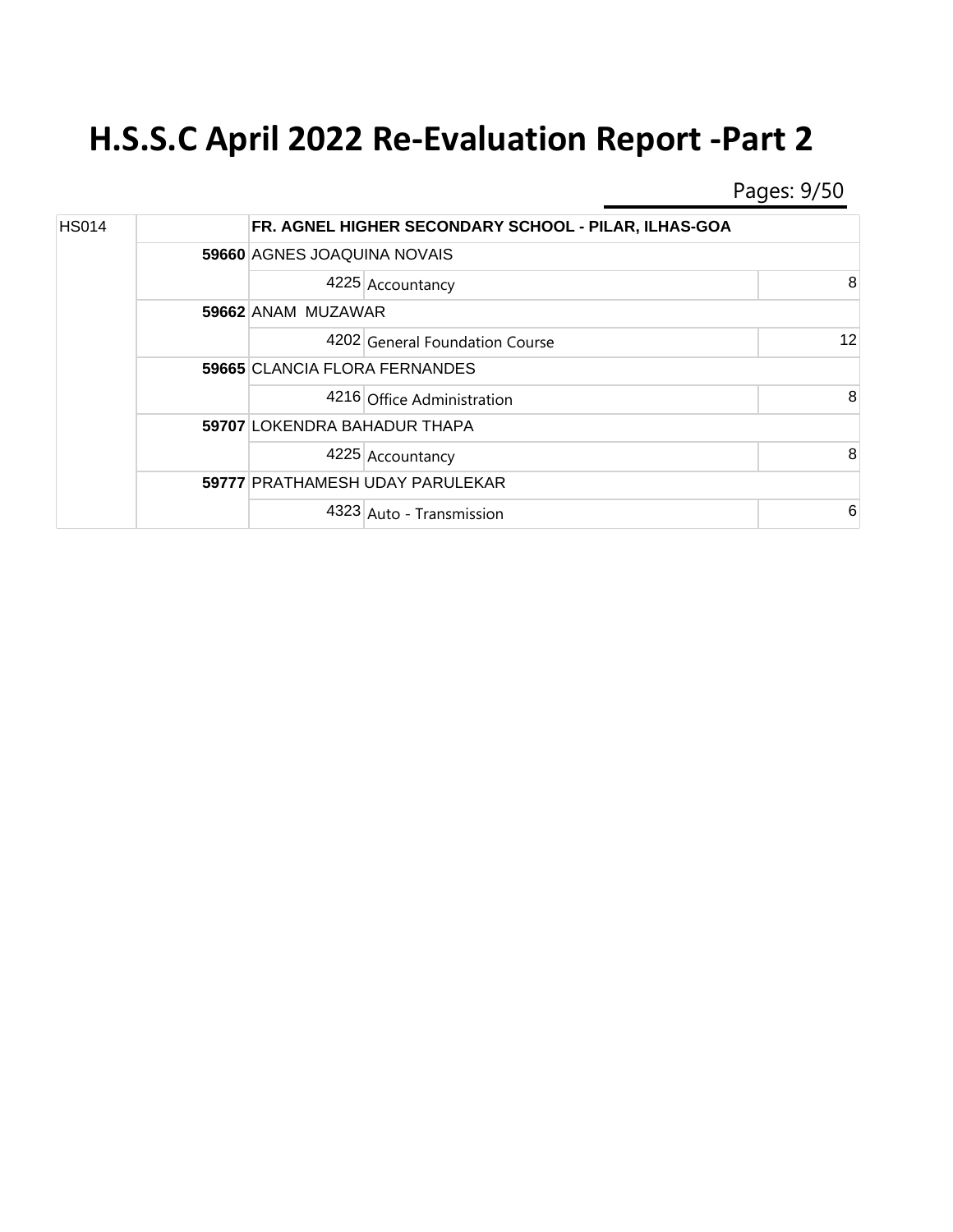Pages: 10/50

| <b>HS015</b> |  |                                | GOVERNMENT HIGHER SECONDARY SCHOOL - KHANDOLA, MARCELA-GOA |    |  |  |  |
|--------------|--|--------------------------------|------------------------------------------------------------|----|--|--|--|
|              |  |                                | 55628 SHREYA SURYAKANT PARAB                               |    |  |  |  |
|              |  |                                | 4551 Geography                                             | 14 |  |  |  |
|              |  |                                | 4652 Economics                                             | 16 |  |  |  |
|              |  | 55863 ADITYA V S PRASANNAN     |                                                            |    |  |  |  |
|              |  |                                | 4225 Accountancy                                           | 8  |  |  |  |
|              |  |                                | 55870 DINESH SURESH RAJPUT                                 |    |  |  |  |
|              |  |                                | 4225 Accountancy                                           | 8  |  |  |  |
|              |  | 55872 IMRAN SAYED NADAF        |                                                            |    |  |  |  |
|              |  |                                | 4225 Accountancy                                           | 7  |  |  |  |
|              |  | 55880 NEERAJ LEKHRAJ CHODANKAR |                                                            |    |  |  |  |
|              |  |                                | 4225 Accountancy                                           | 6  |  |  |  |
|              |  | 55884 PARSHURAM ARJUN SAINI    |                                                            |    |  |  |  |
|              |  |                                | 4225 Accountancy                                           | 8  |  |  |  |
|              |  |                                | 55892 SUJAL MANOHAR DHULAPKAR                              |    |  |  |  |
|              |  |                                | 4225 Accountancy                                           | 7  |  |  |  |
|              |  | 55899 PRASSAN PRAKASH JALMI    |                                                            |    |  |  |  |
|              |  |                                | 4202 General Foundation Course                             | 11 |  |  |  |
|              |  |                                | 4341 Electronic and Electrical Measurements                | 6  |  |  |  |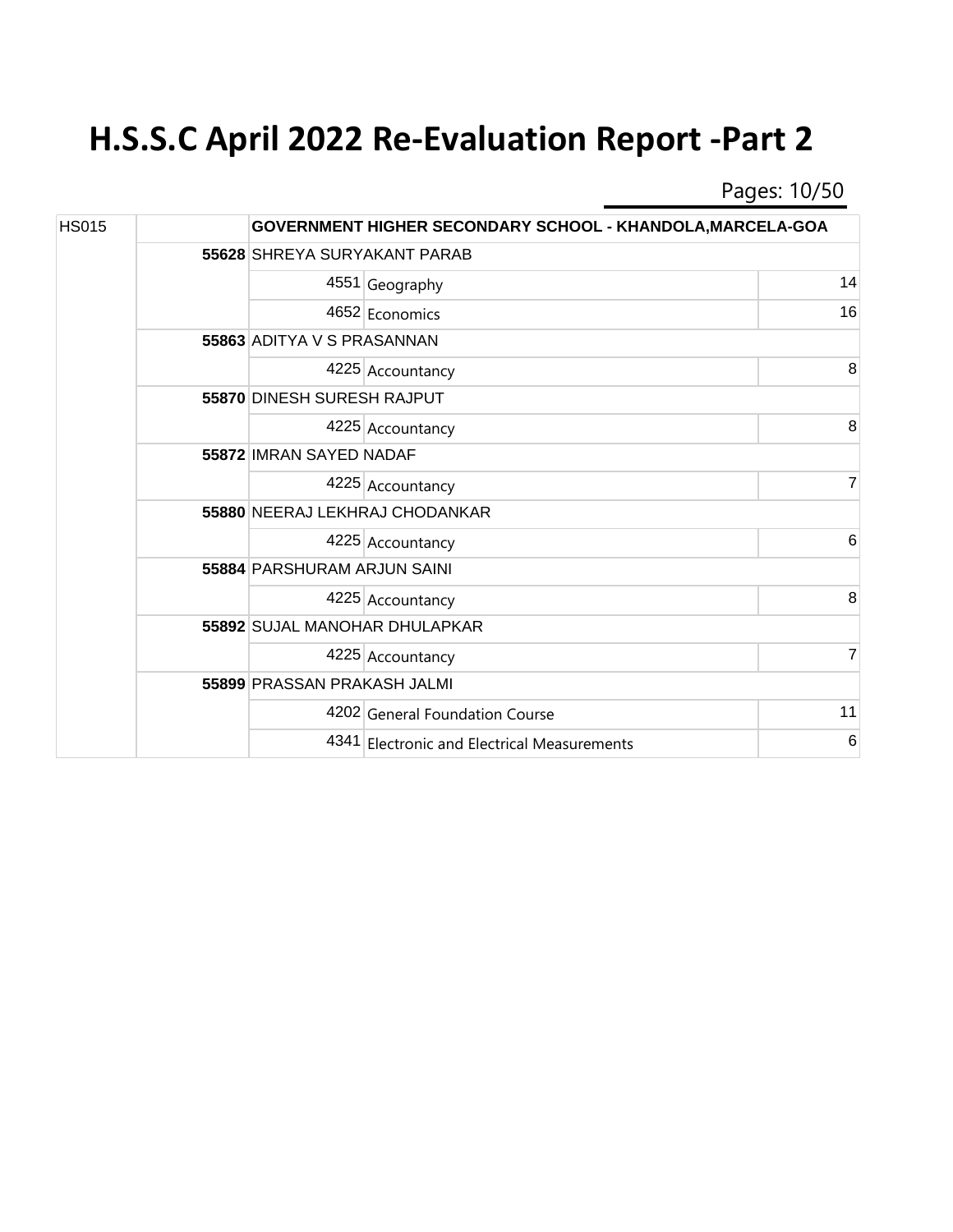Pages: 11/50

| HS016 | <b>CUNCOLIM UNITED HIGHER SECONDARY SCHOOL - CUNCOLIM, SALCETTE-</b><br><b>GOA</b> |    |
|-------|------------------------------------------------------------------------------------|----|
|       | 51527 SWADEEP ROHIDAS GAONKAR                                                      |    |
|       | 4605 Accountancy                                                                   | 16 |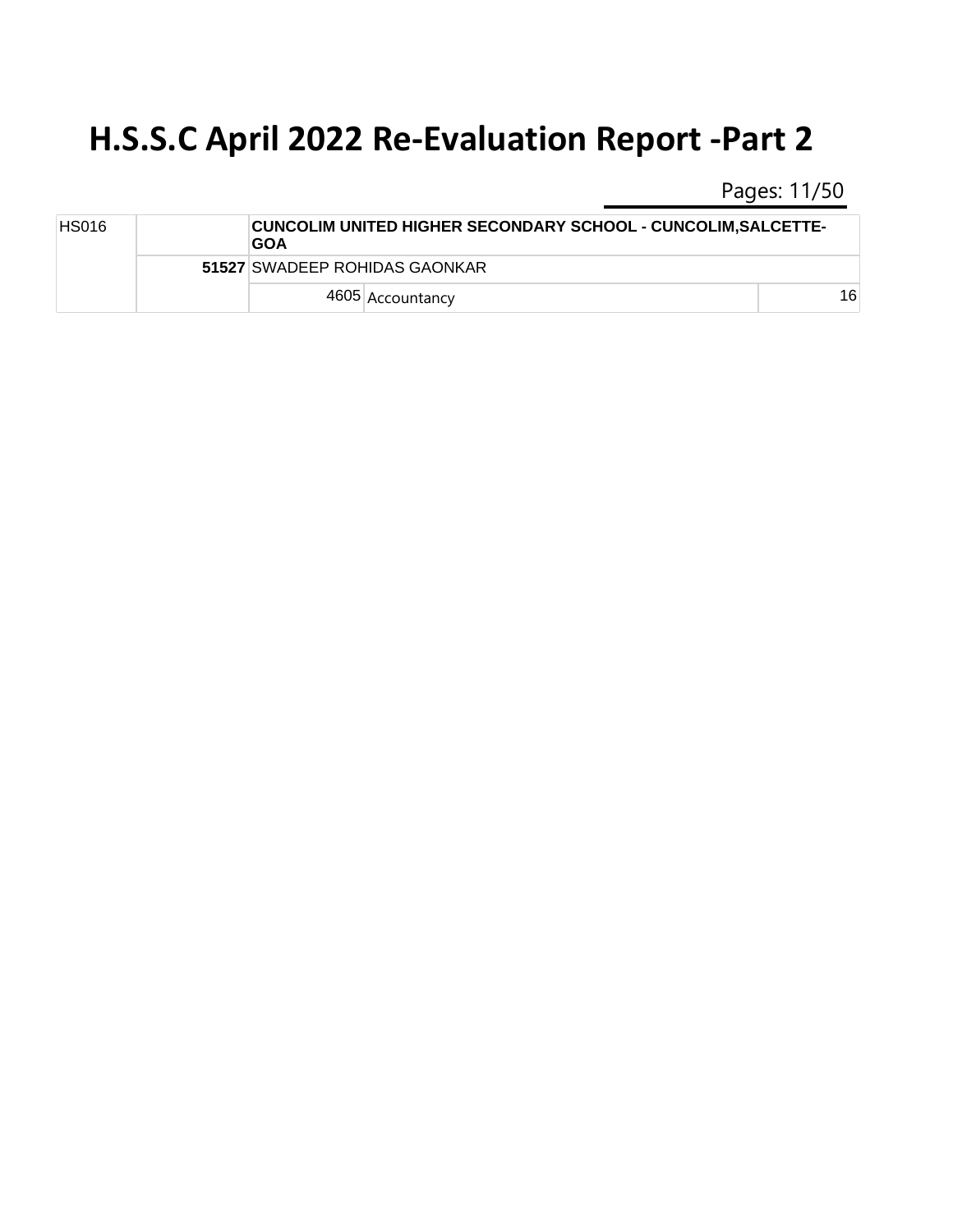Pages: 12/50

| <b>HS024</b> |  | SMT. CHANDRABHAGA TUKOBA NAIK HIGHER SECONDARY SCHOOL -<br><b>CURCHOREM.</b> |                                  |    |
|--------------|--|------------------------------------------------------------------------------|----------------------------------|----|
|              |  |                                                                              | 52161 GRISHA GURUDAS MAMLEKAR    |    |
|              |  |                                                                              | 4554 Sociology                   | 16 |
|              |  | 52266 ISHWARYA HANUMANT PATIL                                                |                                  |    |
|              |  |                                                                              | 4605 Accountancy                 | 16 |
|              |  | 52374 SACHI NITIN NAIK GAONKAR                                               |                                  |    |
|              |  |                                                                              | 4703 Chemistry                   | 22 |
|              |  |                                                                              | 4704 Biology                     | 26 |
|              |  | 52376 SAVI SANDEEP RAUT DESSAI                                               |                                  |    |
|              |  |                                                                              | 4752 Psychology                  | 60 |
|              |  | 52386 ASHISH PUTU GAONKAR                                                    |                                  |    |
|              |  |                                                                              | 4702 Physics                     | 14 |
|              |  |                                                                              | 52388 NEHA SANJIVA SINAI BHANGUI |    |
|              |  |                                                                              | 4422 Konkani II                  | 80 |
|              |  | 52389 NIRANJAN UDAY GAONKAR                                                  |                                  |    |
|              |  |                                                                              | 4702 Physics                     | 14 |
|              |  | 52408 SANJANA SANJAY GAONKAR                                                 |                                  |    |
|              |  |                                                                              | 4702 Physics                     | 14 |
|              |  | 52409 SEJAL BABURAO NAIK                                                     |                                  |    |
|              |  |                                                                              | 4703 Chemistry                   | 10 |
|              |  | 52421 SALONI SUBHASH NARVEKAR                                                |                                  |    |
|              |  |                                                                              | 4754 Mathematics                 | 16 |
|              |  | 52428 DIPAM DINESH NAIK                                                      |                                  |    |
|              |  |                                                                              | 4702 Physics                     | 14 |
|              |  |                                                                              | 52441 SANCHITA SATISH VAINGANKAR |    |
|              |  |                                                                              | 4703 Chemistry                   | 14 |
|              |  |                                                                              | 52473 SOHAM SUHAS PRABHU GAUNKAR |    |
|              |  |                                                                              | 4702 Physics                     | 9  |
|              |  | 52476 UTTARA ULHAS RAIKAR                                                    |                                  |    |
|              |  |                                                                              | 4702 Physics                     | 14 |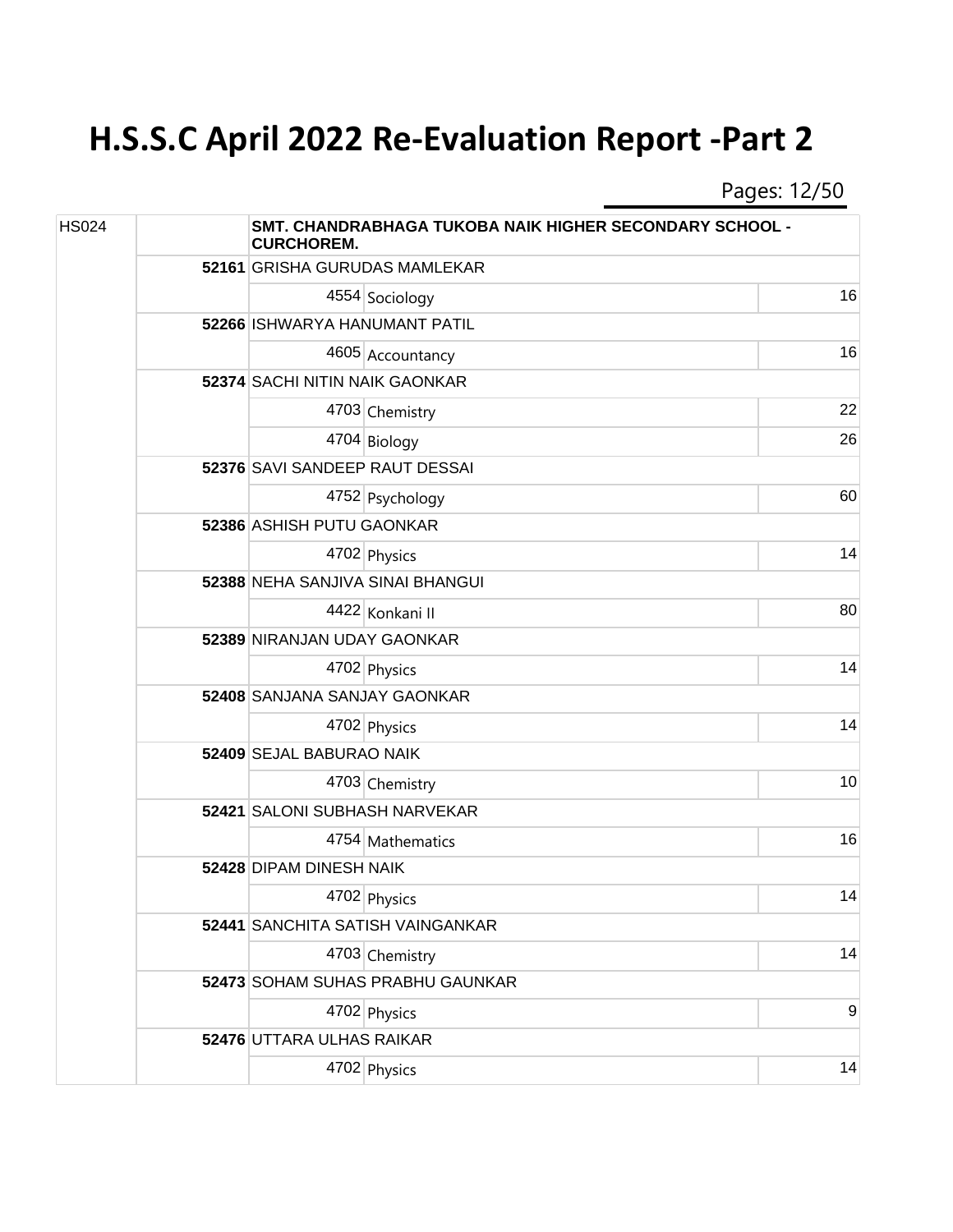Pages: 13/50

| <b>HS024</b> |  |                                  | 52481 ADISH ANIL NAIK           |    |  |
|--------------|--|----------------------------------|---------------------------------|----|--|
|              |  |                                  | 4202 General Foundation Course  | 9  |  |
|              |  | <b>52487 MAHIMA BHAGWAN NAIK</b> |                                 |    |  |
|              |  |                                  | 4202 General Foundation Course  | 12 |  |
|              |  | 52525 UTPAL UMESH NAIK           |                                 |    |  |
|              |  |                                  | 4221 Cost Accounting & Taxation |    |  |
|              |  |                                  | 4233 Computer Application       | 9  |  |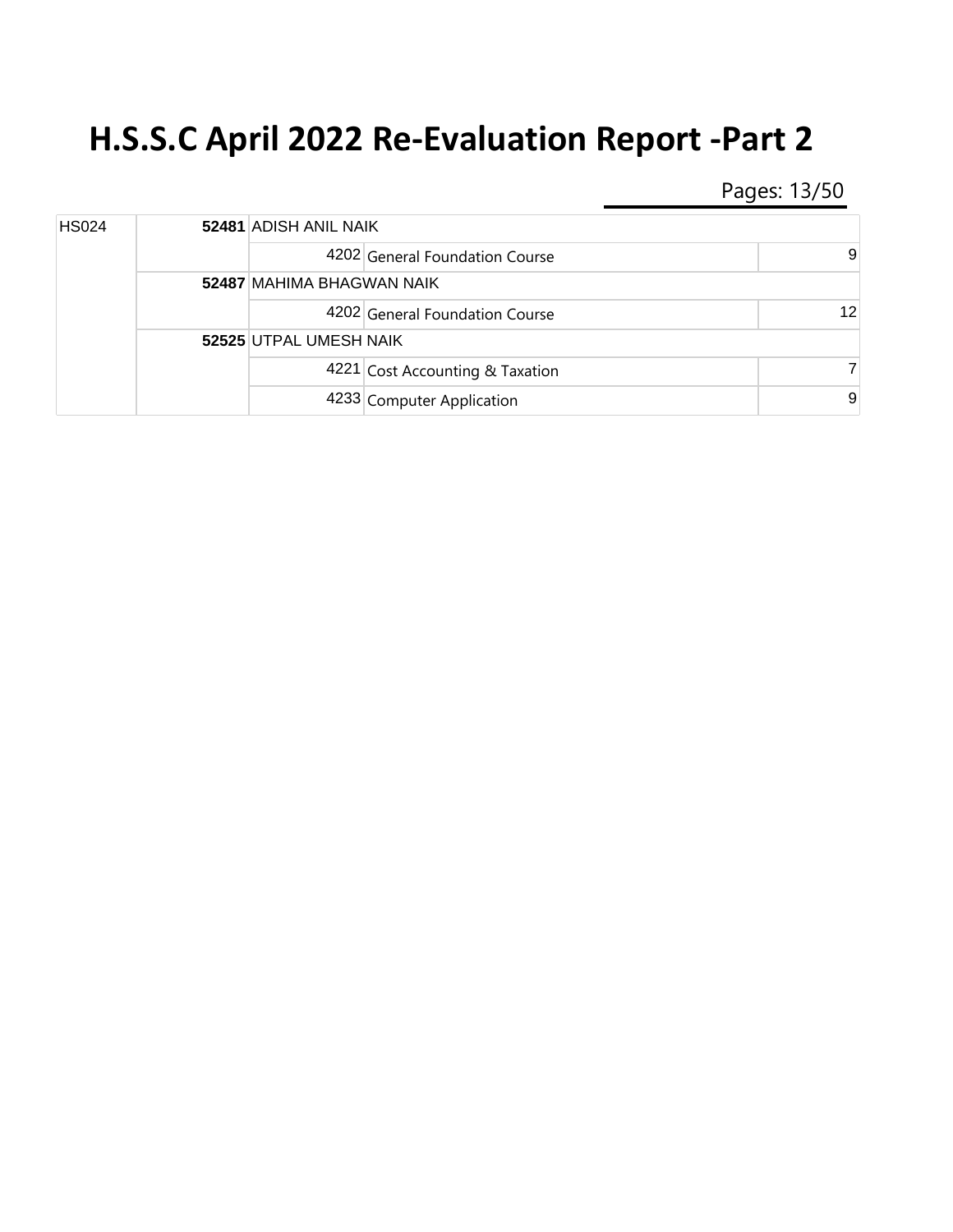Pages: 14/50

| <b>HS025</b> |  | <b>GOVERNMENT HIGHER SECONDARY SCHOOL - BAINA, VASCO</b> |                 |
|--------------|--|----------------------------------------------------------|-----------------|
|              |  | 62740 SOMAVVA RAYAPPA MADAR                              |                 |
|              |  | 4074 Health Care                                         | 9               |
|              |  | 62787 PIYUSH CHANDRASHEKHAR SALGAONKAR                   |                 |
|              |  | 4202 General Foundation Course                           | 12 <sup>1</sup> |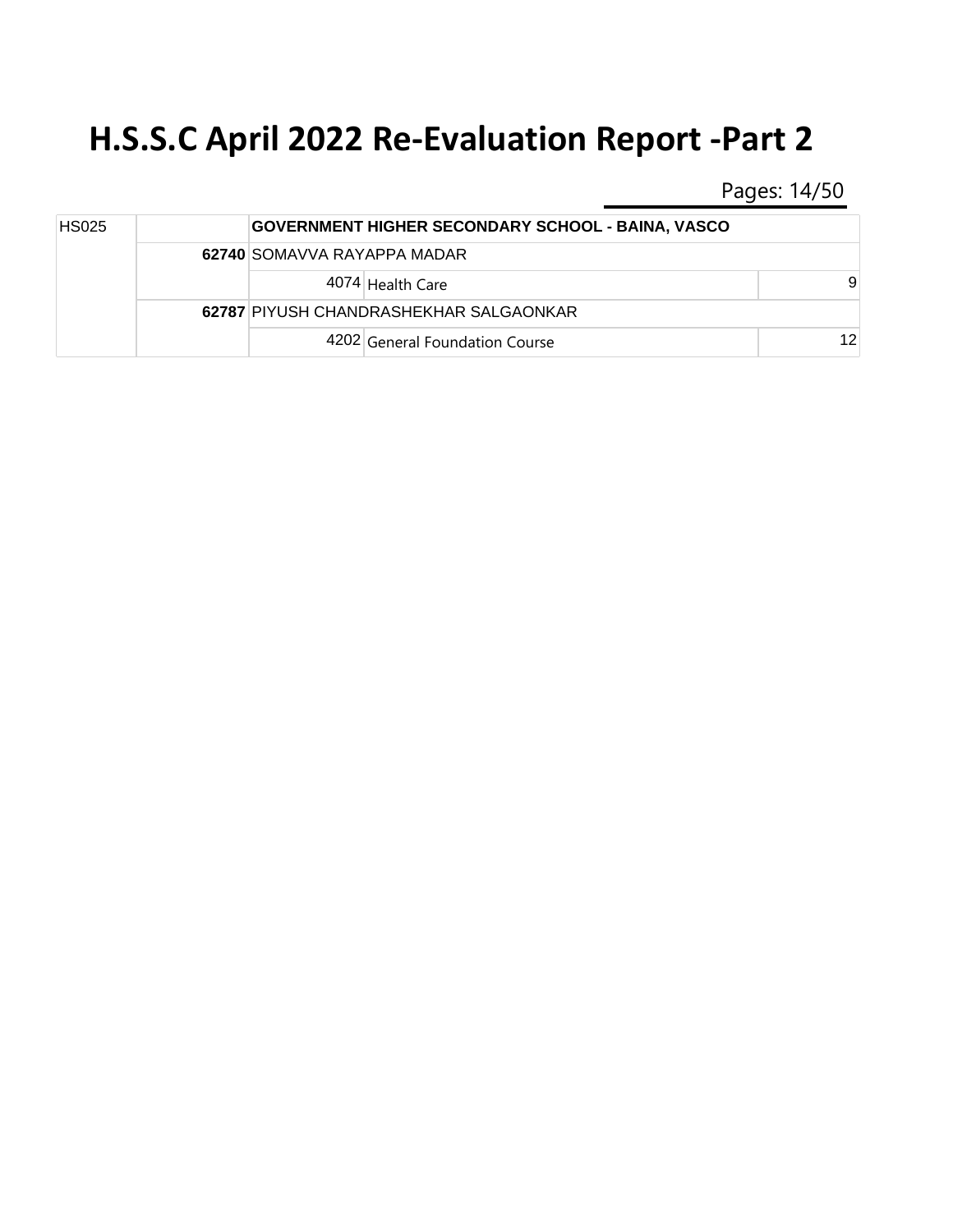Pages: 15/50

| <b>HS026</b> |  | ∣TISWADI GOA             | DR.T.B. CUNHA GOVERNMENT HIGHER SECONDARY SCHOOL - PANAJI, |    |  |
|--------------|--|--------------------------|------------------------------------------------------------|----|--|
|              |  | 57850 YUKTA UMAKANT TARI |                                                            |    |  |
|              |  |                          | 4703 Chemistry                                             | 14 |  |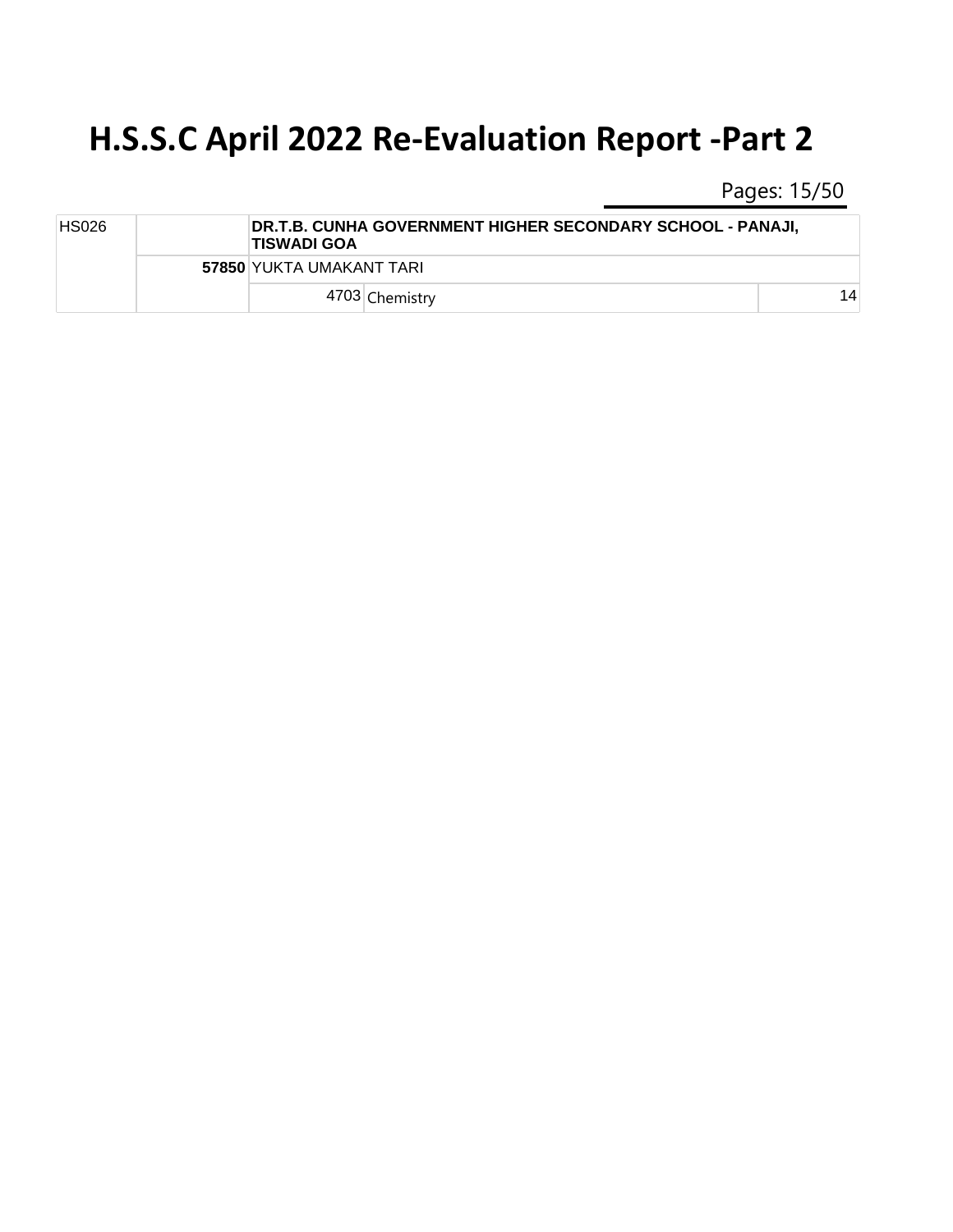Pages: 16/50

| <b>HS029</b> |                                  | PURUSHOTTOM WALAWALKAR HIGHER SECONDARY SCHOOL OF<br><b>ARTS, SCIENCE &amp; COMMERCE - TELANG NAGAR, KHORLIM MAPUSA</b> |    |  |
|--------------|----------------------------------|-------------------------------------------------------------------------------------------------------------------------|----|--|
|              | 54785 DISHA JAIRAM BAGLI         |                                                                                                                         |    |  |
|              |                                  | 4411 English I                                                                                                          | 58 |  |
|              |                                  | 54789 GANDITA DEELIP NARVEKAR                                                                                           |    |  |
|              |                                  | 4423 Marathi II                                                                                                         | 70 |  |
|              |                                  | 4553 Political Science                                                                                                  | 69 |  |
|              | 54924 HARPREET KAUR              |                                                                                                                         |    |  |
|              |                                  | 4605 Accountancy                                                                                                        | 13 |  |
|              | <b>54999 SHRIYA HARISH KAMAT</b> |                                                                                                                         |    |  |
|              |                                  | 4411 English I                                                                                                          | 69 |  |
|              |                                  | 4702 Physics                                                                                                            | 26 |  |
|              |                                  | 4703 Chemistry                                                                                                          | 32 |  |
|              |                                  | 4704 Biology                                                                                                            | 61 |  |
|              |                                  | 4754 Mathematics                                                                                                        | 32 |  |
|              |                                  | 55101 INDRAMAL SHESHARAM CHOWDHARY                                                                                      |    |  |
|              |                                  | 4703 Chemistry                                                                                                          | 14 |  |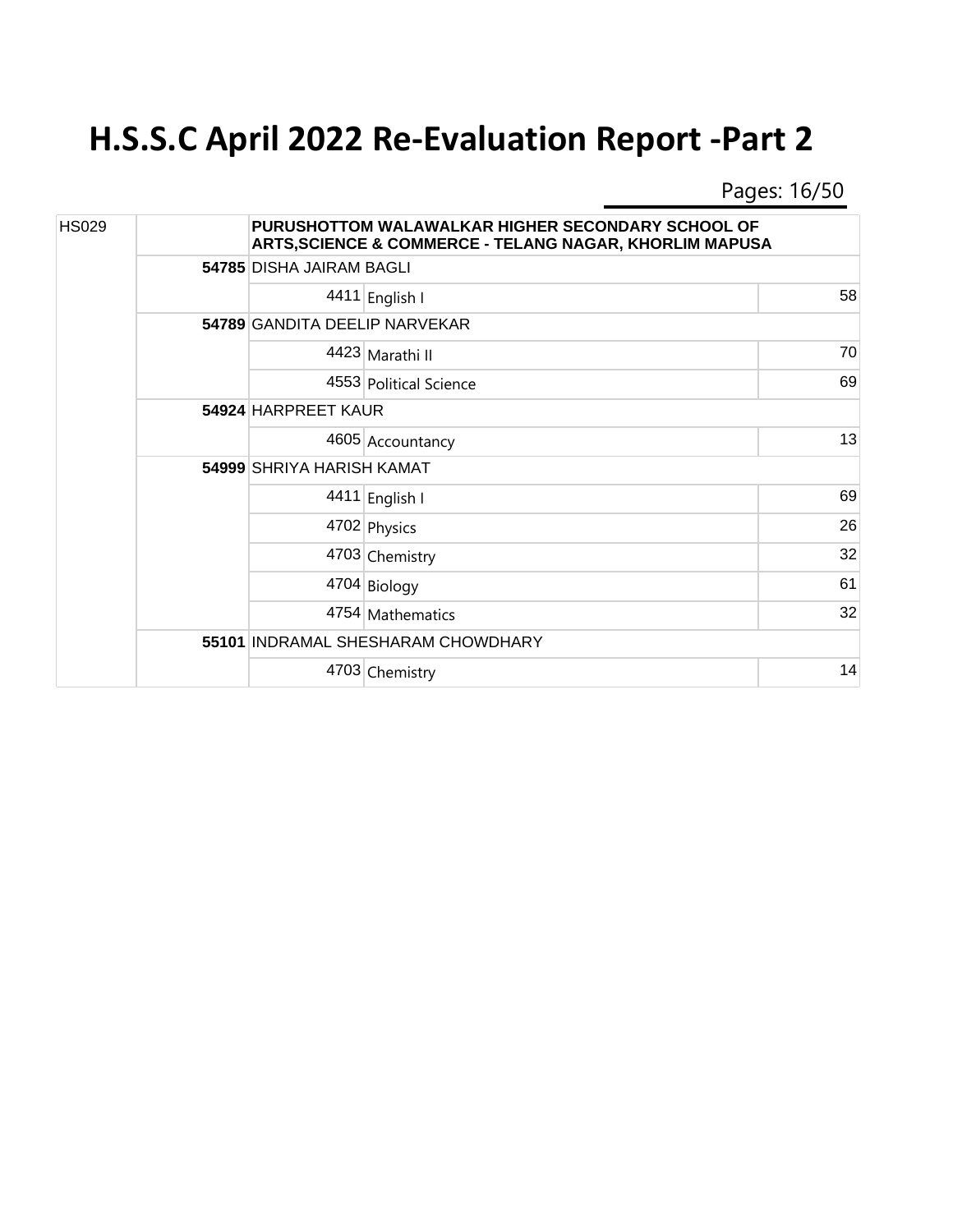Pages: 17/50

| <b>HS030</b> |  | SHREE DAMODAR HIGHER SECONDARY SCHOOL OF SCIENCE - MARGAO,<br><b>SALCETE</b> |    |
|--------------|--|------------------------------------------------------------------------------|----|
|              |  | 64258 SHREYA HARESH RAMCHANDANI                                              |    |
|              |  | 4411 English I                                                               | 69 |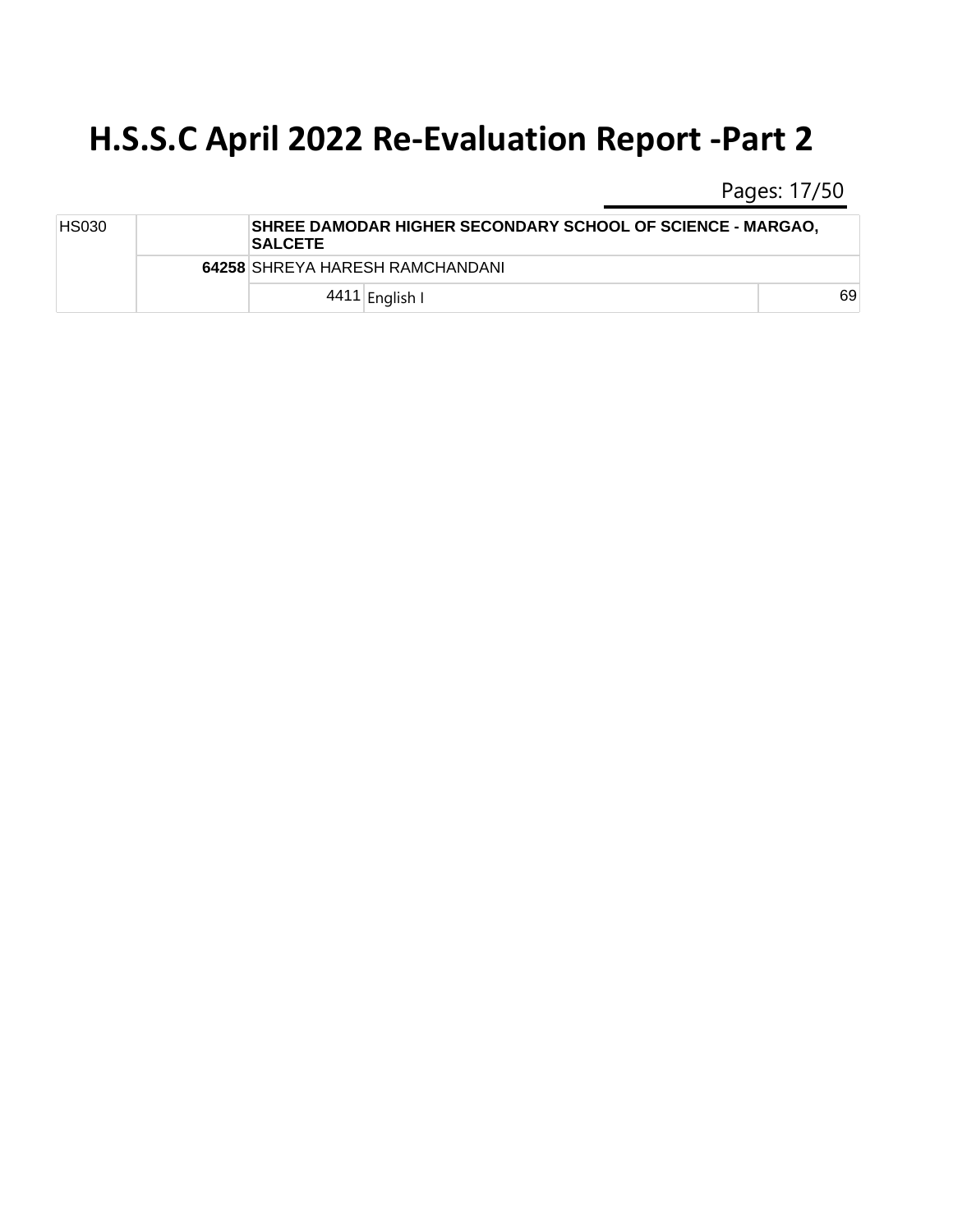Pages: 18/50

| <b>HS031</b> |  | GOVERNMENT MULTIPURPOSE HIGHER SECONDARY SCHOOL -<br><b>BORDA.MARGAO.SALCETE</b> |    |
|--------------|--|----------------------------------------------------------------------------------|----|
|              |  | 56570 JOVAN SOUZA                                                                |    |
|              |  | 4204 General Foundation Course (CWSN)                                            | 12 |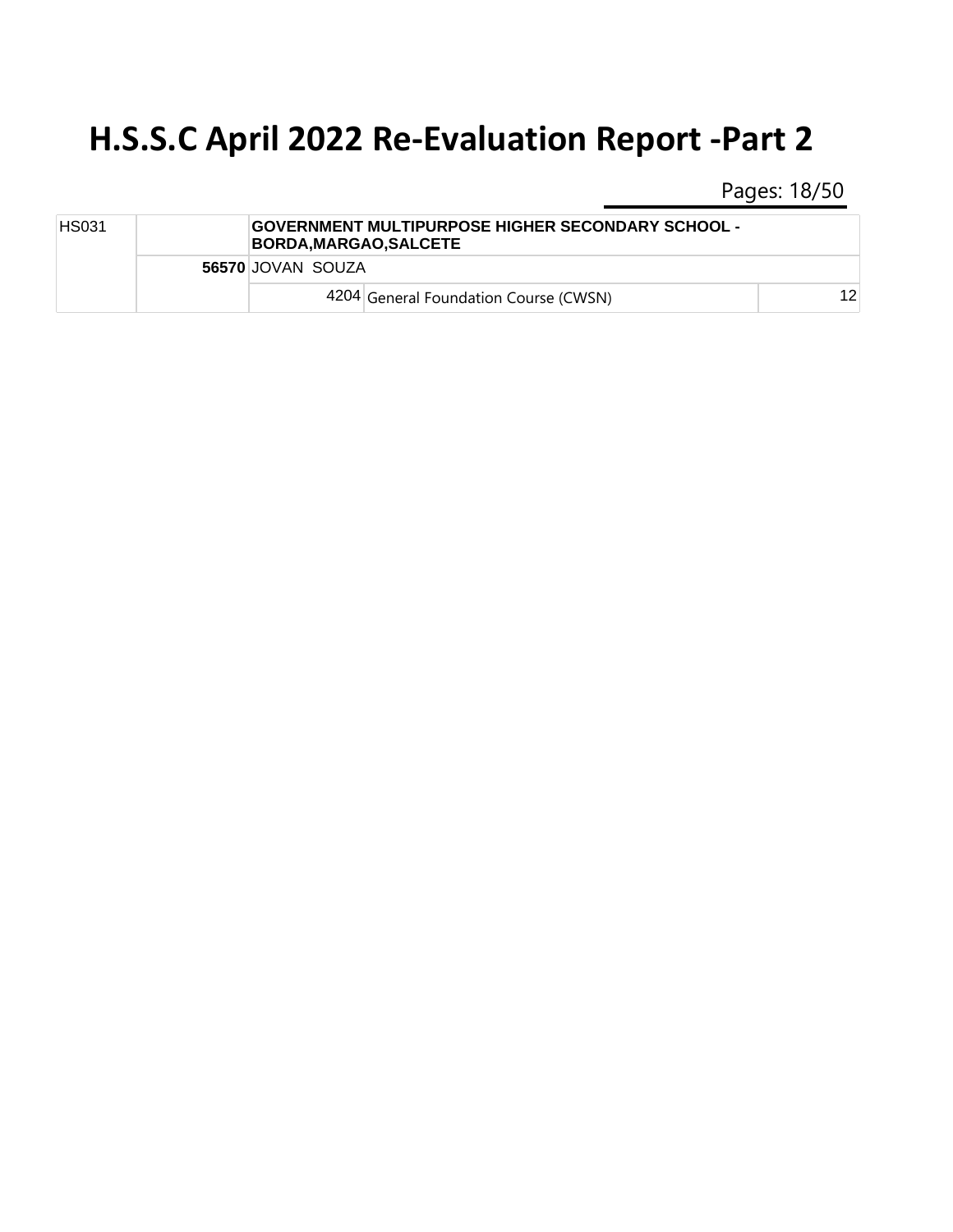Pages: 19/50

| <b>HS033</b> |  |                             | <b>GOVERNMENT HIGHER SECONDARY SCHOOL - SANGUEM-GOA</b> |    |  |
|--------------|--|-----------------------------|---------------------------------------------------------|----|--|
|              |  | 52662 MELYSUNN SUNNY REEVS  |                                                         |    |  |
|              |  |                             | 4702 Physics                                            | 14 |  |
|              |  | 52665 AVINASH ANIL KEWALKAR |                                                         |    |  |
|              |  |                             | 4702 Physics                                            | 14 |  |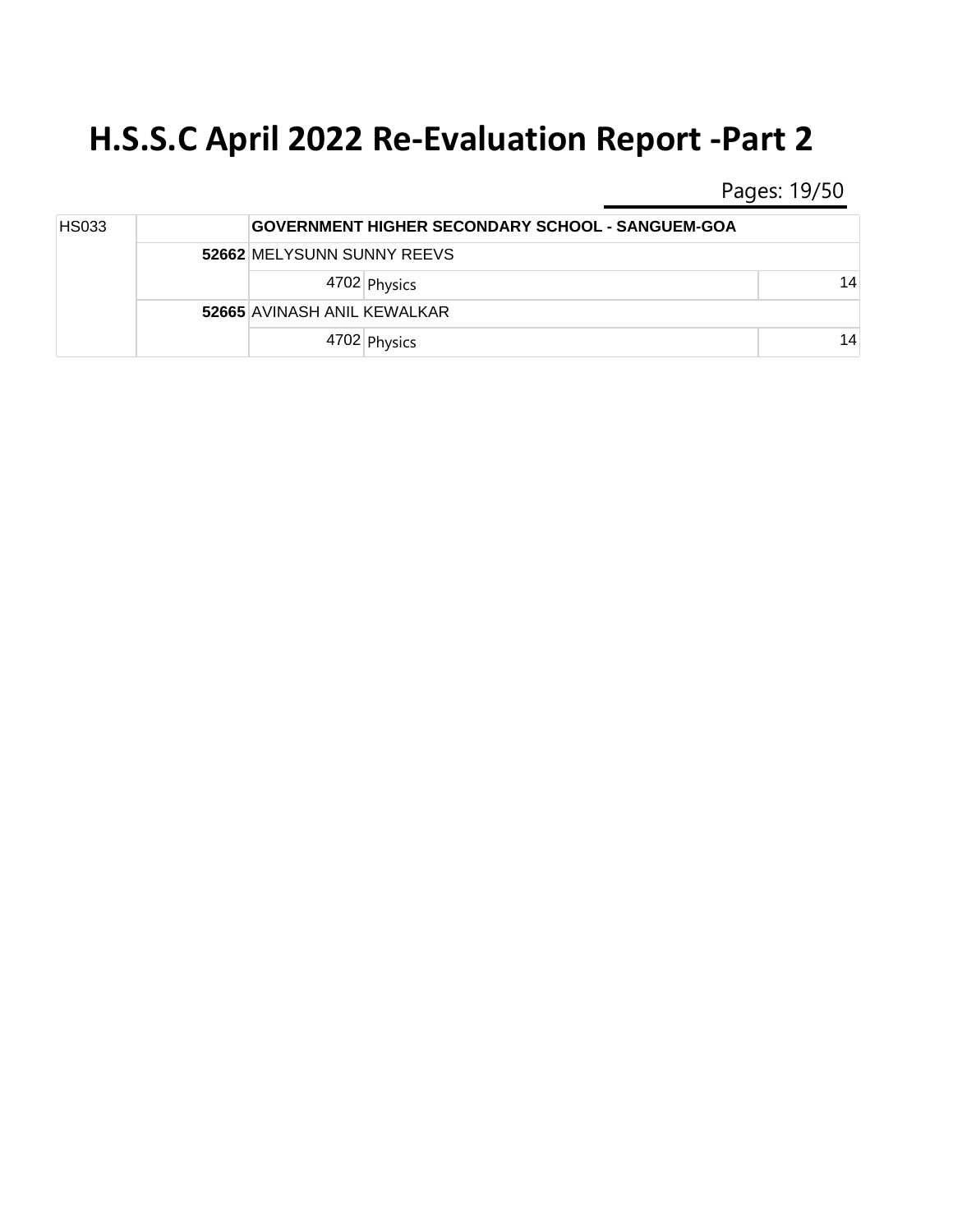Pages: 20/50

| <b>HS037</b> |  | <b>GOA</b>                       | FR.AGNEL MULTIPURPOSE HIGHER SECONDARY SCHOOL - VERNA, SALCETE- |    |  |
|--------------|--|----------------------------------|-----------------------------------------------------------------|----|--|
|              |  |                                  | 56795 ASIEL ROQUE SOUZA                                         |    |  |
|              |  |                                  | 4428 Portuguese II                                              | 36 |  |
|              |  |                                  | 56809 KIMBERLY SHWETA MONTEIRO                                  |    |  |
|              |  |                                  | 4703 Chemistry                                                  | 14 |  |
|              |  |                                  | 56812 PRATISHTHA PRAMOD SURLIKAR                                |    |  |
|              |  |                                  | 4704 Biology                                                    | 57 |  |
|              |  |                                  | 4752 Psychology                                                 | 62 |  |
|              |  | 56829 JAYSON TOMAS CARDOZO       |                                                                 |    |  |
|              |  |                                  | 4702 Physics                                                    | 14 |  |
|              |  | 56879 ROSHNI RAJULAL KAPOOR      |                                                                 |    |  |
|              |  |                                  | 4702 Physics                                                    | 11 |  |
|              |  |                                  | 4754 Mathematics                                                | 18 |  |
|              |  | 56881 SAYED ZUBAIR BUKHARI       |                                                                 |    |  |
|              |  |                                  | 4703 Chemistry                                                  | 23 |  |
|              |  | <b>56896 YASH GHANSHYAM SHAW</b> |                                                                 |    |  |
|              |  |                                  | 4702 Physics                                                    | 43 |  |
|              |  |                                  | 4703 Chemistry                                                  | 36 |  |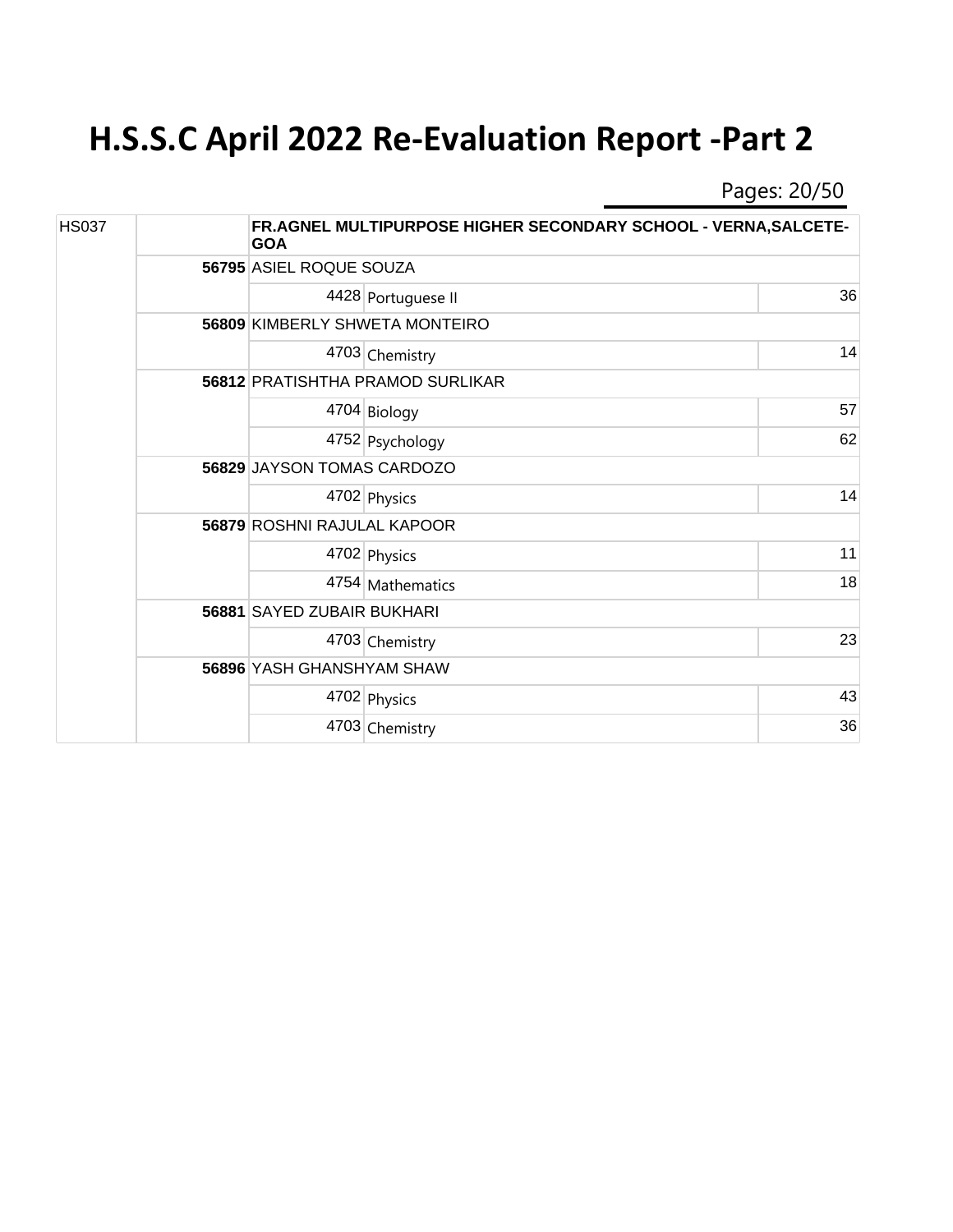Pages: 21/50

| <b>HS038</b> |  | <b>GOA</b>                     | DAMODAR ENGLISH HIGHER SECONDARY SCHOOL - GUDI, PARODA, QUEPEM, |    |  |  |  |
|--------------|--|--------------------------------|-----------------------------------------------------------------|----|--|--|--|
|              |  | 65084 YOGITA VINAYAK GAUNKAR   |                                                                 |    |  |  |  |
|              |  |                                | 4654 Secretarial Practice                                       | 15 |  |  |  |
|              |  |                                | 65172 SHIVAM CHANDRESH GAONKAR                                  |    |  |  |  |
|              |  |                                | 4424 Hindi II                                                   | 23 |  |  |  |
|              |  | 65312 PRATIK CHANDRAHAS GAOKAR |                                                                 |    |  |  |  |
|              |  |                                | 4272 Food & Beverage Service                                    |    |  |  |  |
|              |  | 65338 WILBUR GLAVEN FERNANDES  |                                                                 |    |  |  |  |
|              |  |                                | 4202 General Foundation Course                                  | 11 |  |  |  |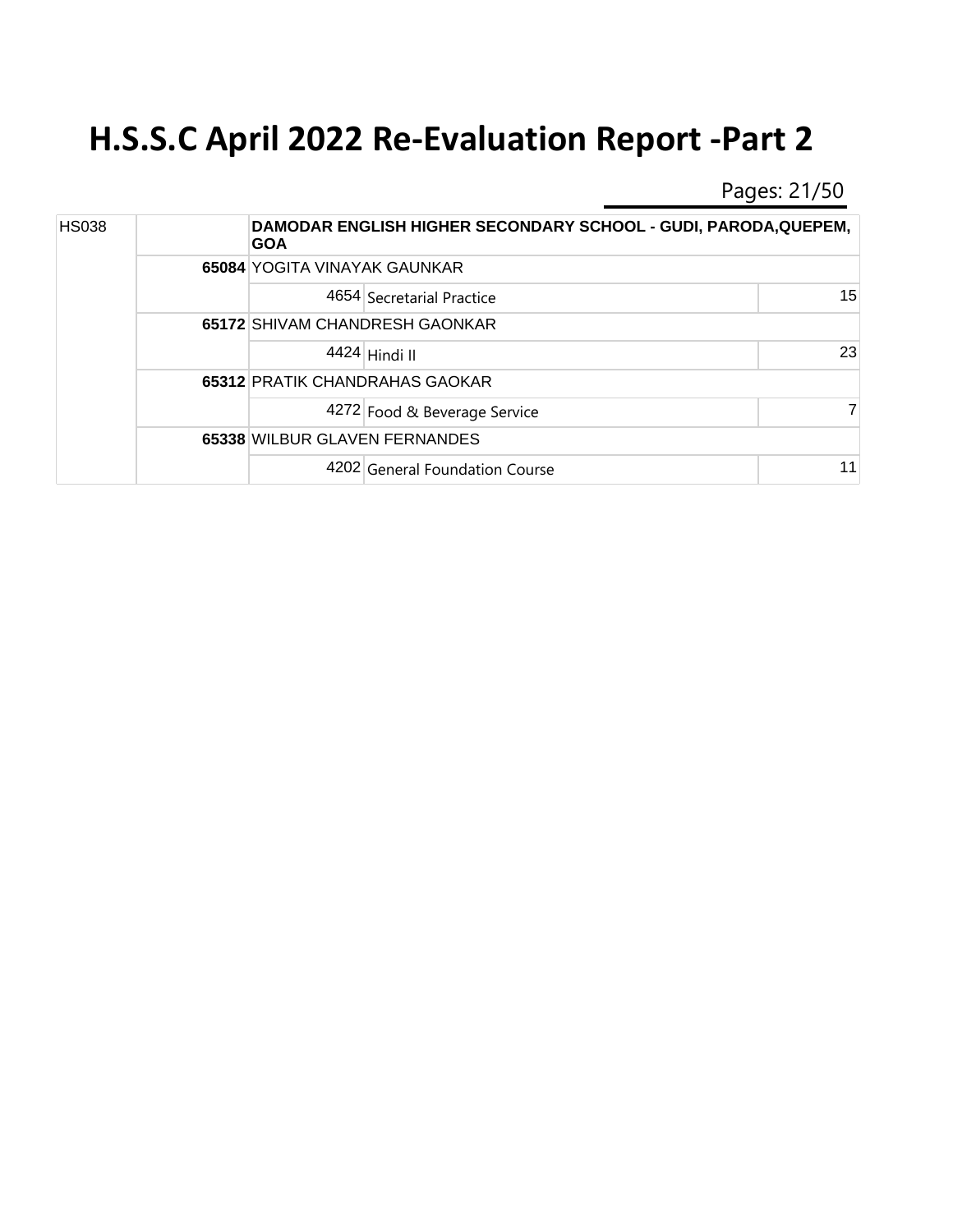Pages: 22/50

| <b>HS041</b> | <b>SAPTESHWAR INSTITUTE FOR HIGHER SECONDARY EDUCATION OF ARTS,</b><br>COMMERCE AND VOCATIONAL STUDIES -<br><b>DEULWADA.MANDREM.PERNEM.GOA.</b> |                 |  |  |  |
|--------------|-------------------------------------------------------------------------------------------------------------------------------------------------|-----------------|--|--|--|
|              | 59100 VAISHALI VITHAL PEDNEKAR                                                                                                                  |                 |  |  |  |
|              | 4202 General Foundation Course                                                                                                                  | 10 <sup>1</sup> |  |  |  |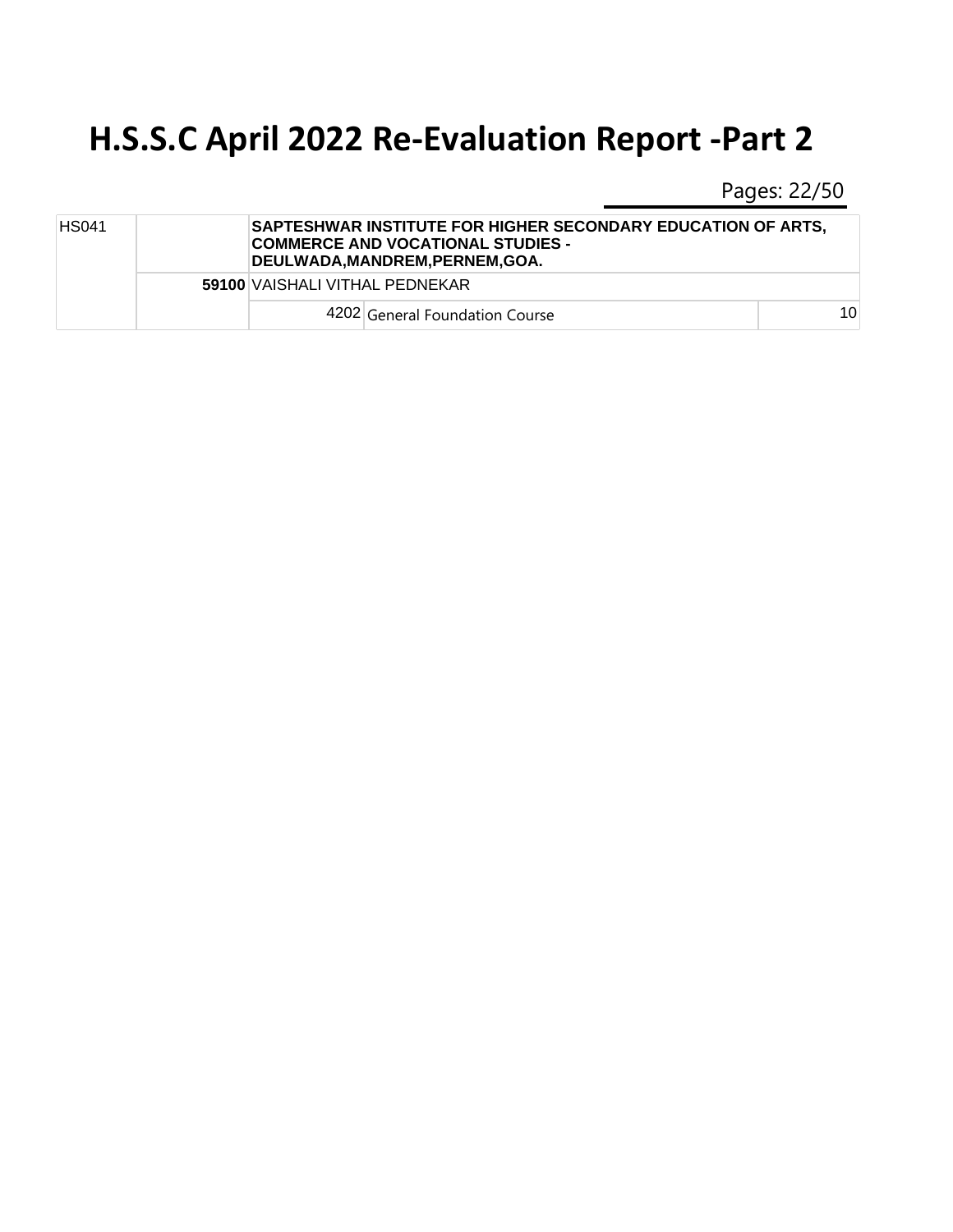Pages: 23/50

| <b>HS042</b> |  | <b>OUR LADY OF THE ROSARY HIGHER SECONDARY SCHOOL - DONA</b><br>PAULA, TISWADI, GOA. |    |  |
|--------------|--|--------------------------------------------------------------------------------------|----|--|
|              |  | 58192 DIYA NILESH NABAR                                                              |    |  |
|              |  | 4411 English I                                                                       | 61 |  |
|              |  | 4702 Physics                                                                         | 54 |  |
|              |  | 4703 Chemistry                                                                       | 48 |  |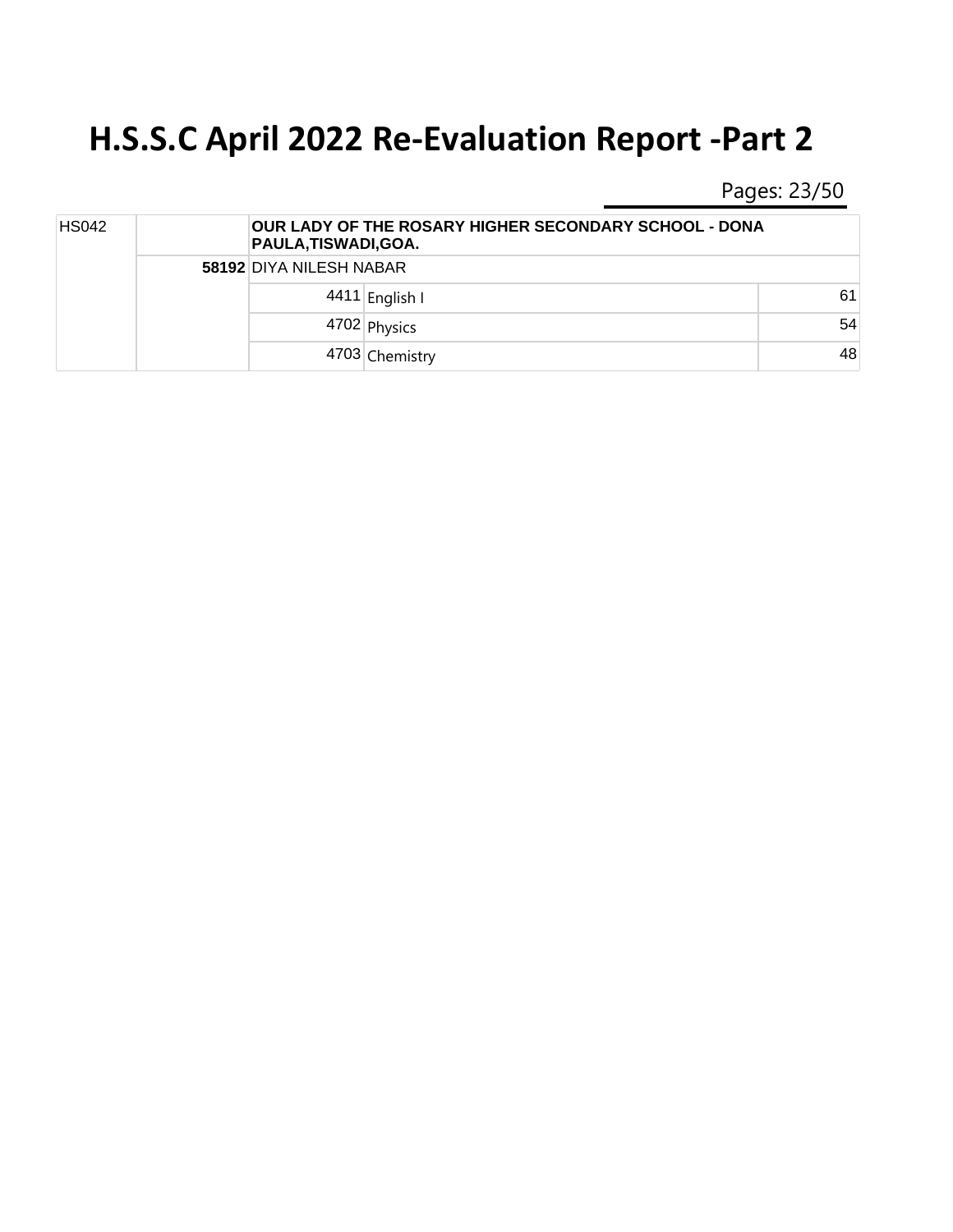Pages: 24/50

| <b>HS043</b> |  | 406                            | (BHAUSAHEB BANDODKAR SHIKSHAN SAUNSTHAS) VISHWESHWAR<br>SHANKAR LAAD HIGHER SECONDARY SCHOOL - PILIEM, DHARBANDODA 403 |    |  |
|--------------|--|--------------------------------|------------------------------------------------------------------------------------------------------------------------|----|--|
|              |  |                                | 60115 KALPITA SURESH GAONKAR                                                                                           |    |  |
|              |  |                                | 4424 Hindi II                                                                                                          | 63 |  |
|              |  |                                | 60190 SOHAM SUBHASH MARDOLKAR                                                                                          |    |  |
|              |  |                                | 4702 Physics                                                                                                           | 13 |  |
|              |  | 60212 JATIN JAIWANT MADGAONKAR |                                                                                                                        |    |  |
|              |  |                                | 4202 General Foundation Course                                                                                         | 12 |  |
|              |  | 60222 SAGAR BALKRISHNA VADAR   |                                                                                                                        |    |  |
|              |  |                                | 4202 General Foundation Course                                                                                         | 12 |  |
|              |  |                                | 60224 VAIBHAV TOPYO GAONKAR                                                                                            |    |  |
|              |  |                                | 4372 Auto Electricals                                                                                                  | 8  |  |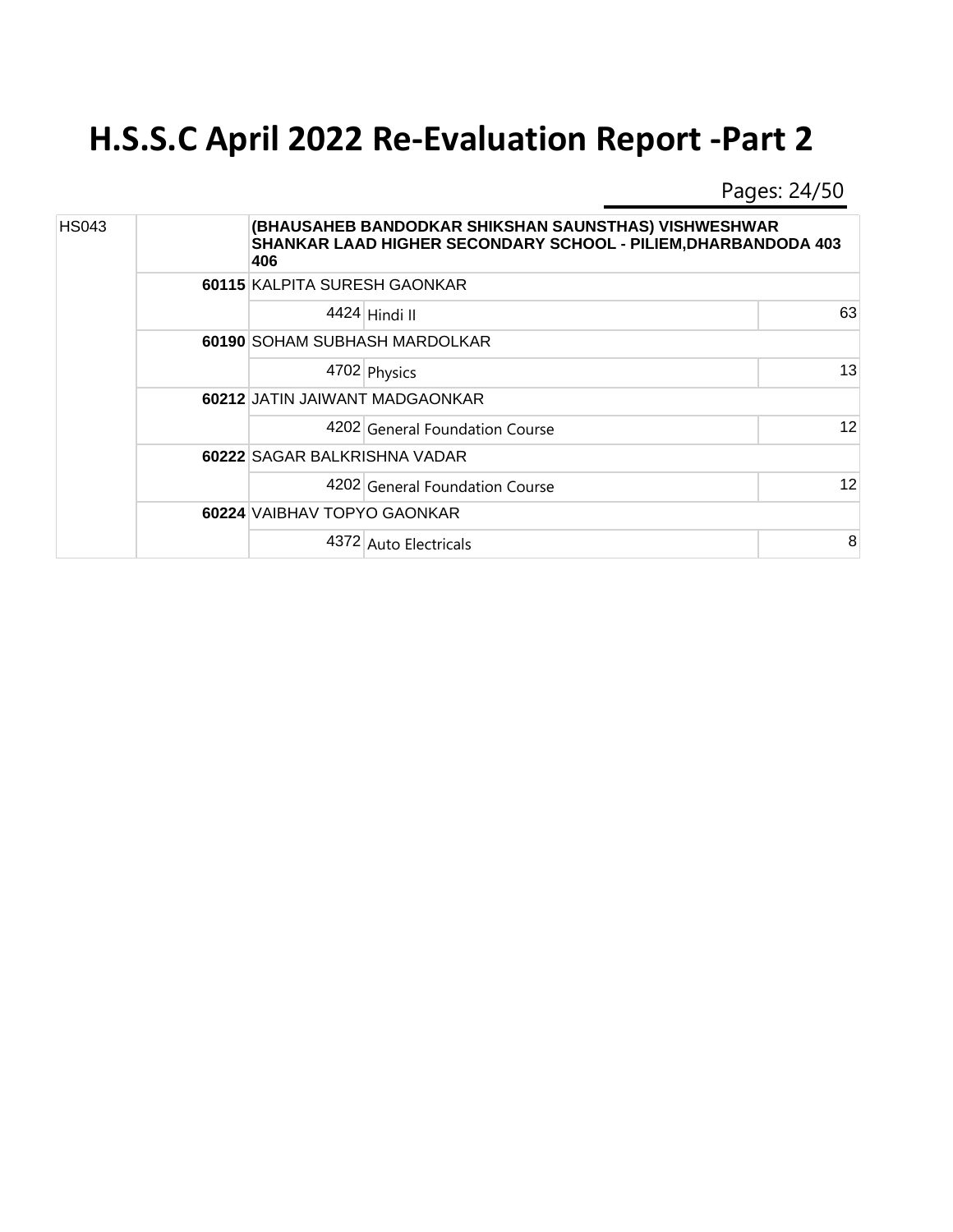Pages: 25/50

| <b>HS046</b> |  |                          | (MARMUGAO PORT TRUST EDUC. SOCIETY) DEEPVIHAR HIGHER SECONDARY<br><b>SCHOOL - HEADLAND, SADA-GOA</b> |    |  |
|--------------|--|--------------------------|------------------------------------------------------------------------------------------------------|----|--|
|              |  | 62995 SNEHA SANTOSH NAIK |                                                                                                      |    |  |
|              |  |                          | 4754 Mathematics                                                                                     | 14 |  |
|              |  | 63008 MALIKA SHAIK       |                                                                                                      |    |  |
|              |  |                          | 4703 Chemistry                                                                                       | 15 |  |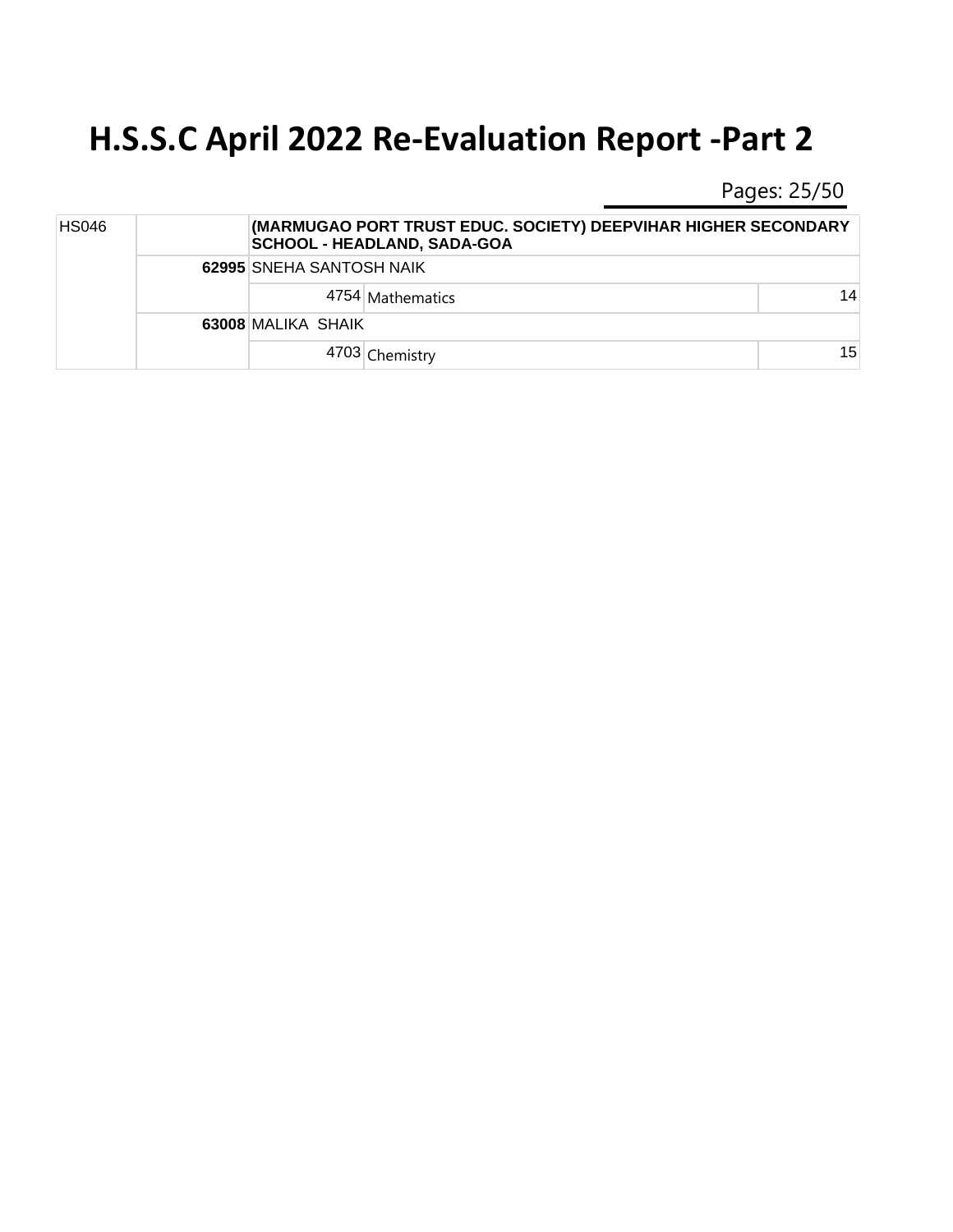Pages: 26/50

| <b>HS051</b> |  | SHRI BHUMIKA HIGHER SECONDARY SCHOOL - PARYE, SATTARI, GOA |                 |
|--------------|--|------------------------------------------------------------|-----------------|
|              |  | 61732 SHRUTI FATGO GAONKAR                                 |                 |
|              |  | 4652 Economics                                             | 15 <sup>1</sup> |
|              |  | 61983 PRASHANT MANJAPPA GAUNDER                            |                 |
|              |  | 4271 Food Production                                       | 8               |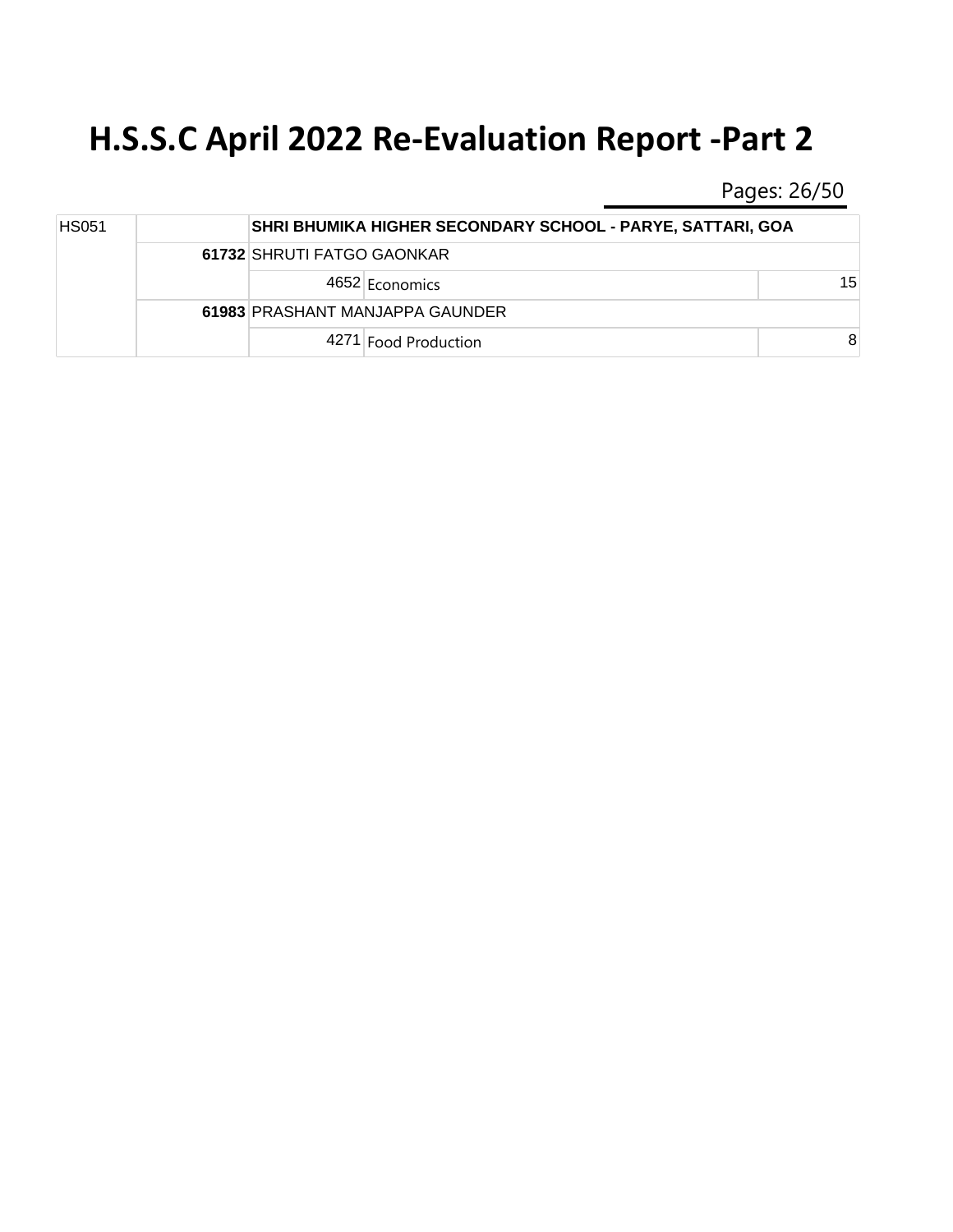Pages: 27/50

| <b>HS052</b> |  | S.E.S. HIGHER SECONDARY SCHOOL - BARAZAN, USGAO, GOA |                 |  |  |
|--------------|--|------------------------------------------------------|-----------------|--|--|
|              |  | 60566 ASHMITH VINOD PULIKKAL                         |                 |  |  |
|              |  | 4411 English I                                       | 53              |  |  |
|              |  | 4423 Marathi II                                      | 57              |  |  |
|              |  | 4703 Chemistry                                       | 33 <sup>1</sup> |  |  |
|              |  | 4704 Biology                                         | 37              |  |  |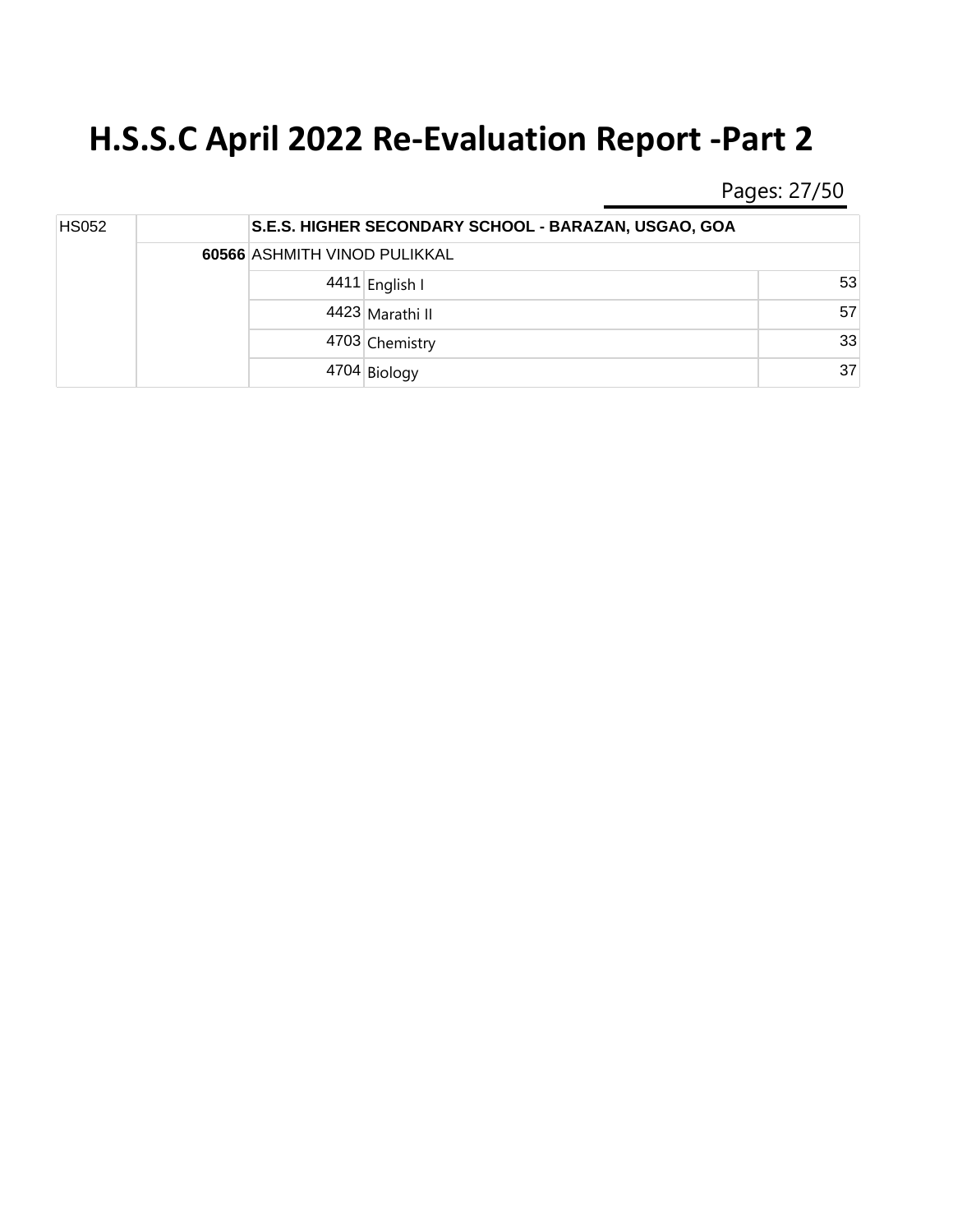Pages: 28/50

| <b>HS053</b> |  | <b>DNYANPRASARAK MANDAL'S BICHOLIM HIGHER SECONDARY SCHOOL -</b><br><b>MULGAO, P.O. ASSONORA BARDEZ</b> |    |  |
|--------------|--|---------------------------------------------------------------------------------------------------------|----|--|
|              |  | 50645 SUBHASH BABI SHINDE                                                                               |    |  |
|              |  | 4605 Accountancy                                                                                        | 16 |  |
|              |  | <b>50648 GAURESH GOKULDAS SALKAR</b>                                                                    |    |  |
|              |  | 4605 Accountancy                                                                                        | 16 |  |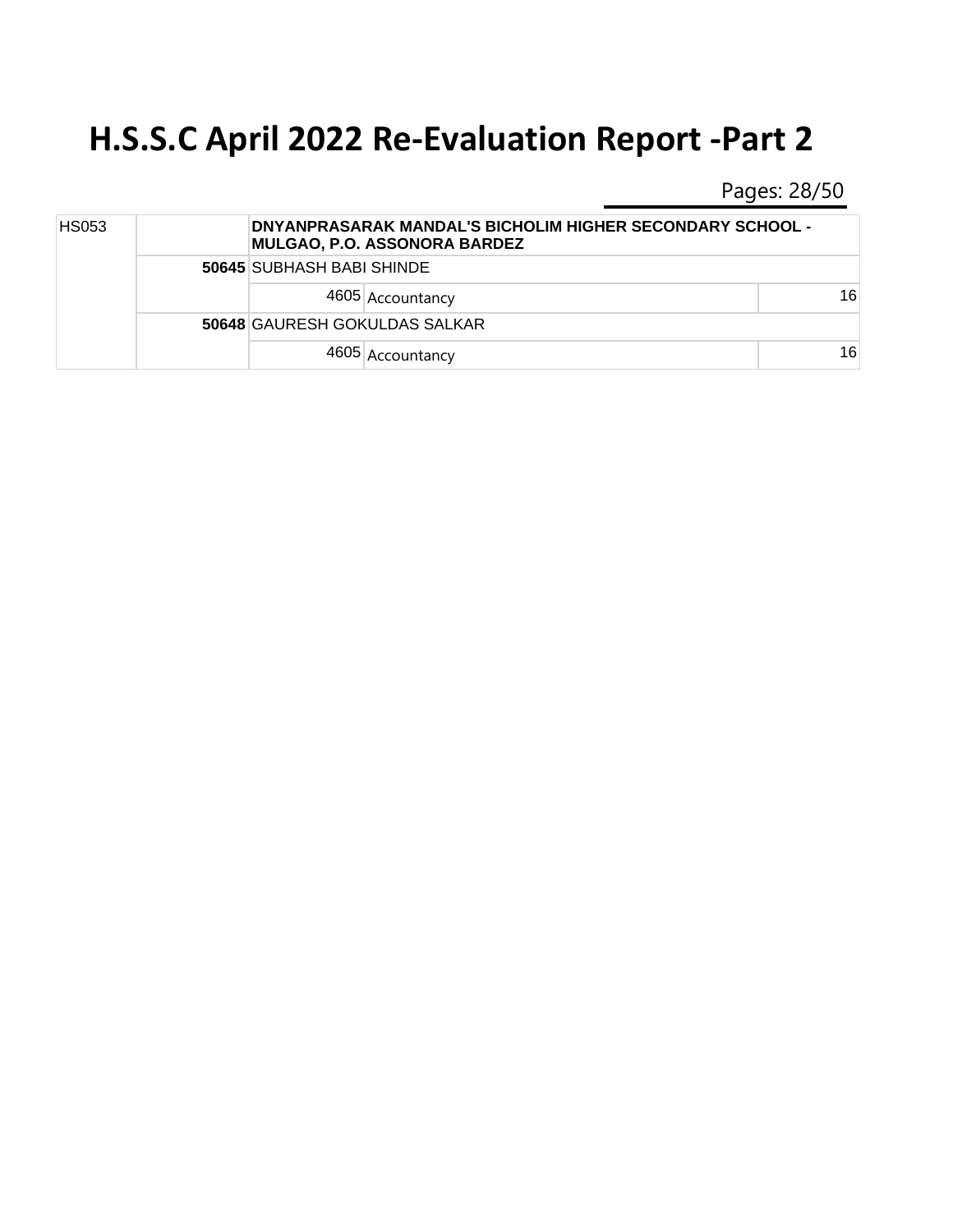Pages: 29/50

| <b>HS054</b> |  |                                    | DR. AMBEDKAR HIGHER SECONDARY SCHOOL - COLVALE, BARDEZ, GOA |    |  |  |
|--------------|--|------------------------------------|-------------------------------------------------------------|----|--|--|
|              |  |                                    | 59421 ADARSH MAHENDRA PHADTE                                |    |  |  |
|              |  |                                    | 4202 General Foundation Course                              | 11 |  |  |
|              |  |                                    | 59423 ANANT MADHU KOLE                                      |    |  |  |
|              |  |                                    | 4202 General Foundation Course                              | 12 |  |  |
|              |  | 59427 LAMESH GHANSHYAM RAO         |                                                             |    |  |  |
|              |  |                                    | 4216 Office Administration                                  | 8  |  |  |
|              |  | 59432 RUTHVIK SAMEER KANDOLKAR     |                                                             |    |  |  |
|              |  |                                    | 4225 Accountancy                                            |    |  |  |
|              |  | <b>59458 JAYESH JITENDRA PARAB</b> |                                                             |    |  |  |
|              |  |                                    | 4202 General Foundation Course                              | 11 |  |  |
|              |  |                                    | 59463 SAIRAJ NANDAKISHORE MORASKAR                          |    |  |  |
|              |  |                                    | 4202 General Foundation Course                              | 12 |  |  |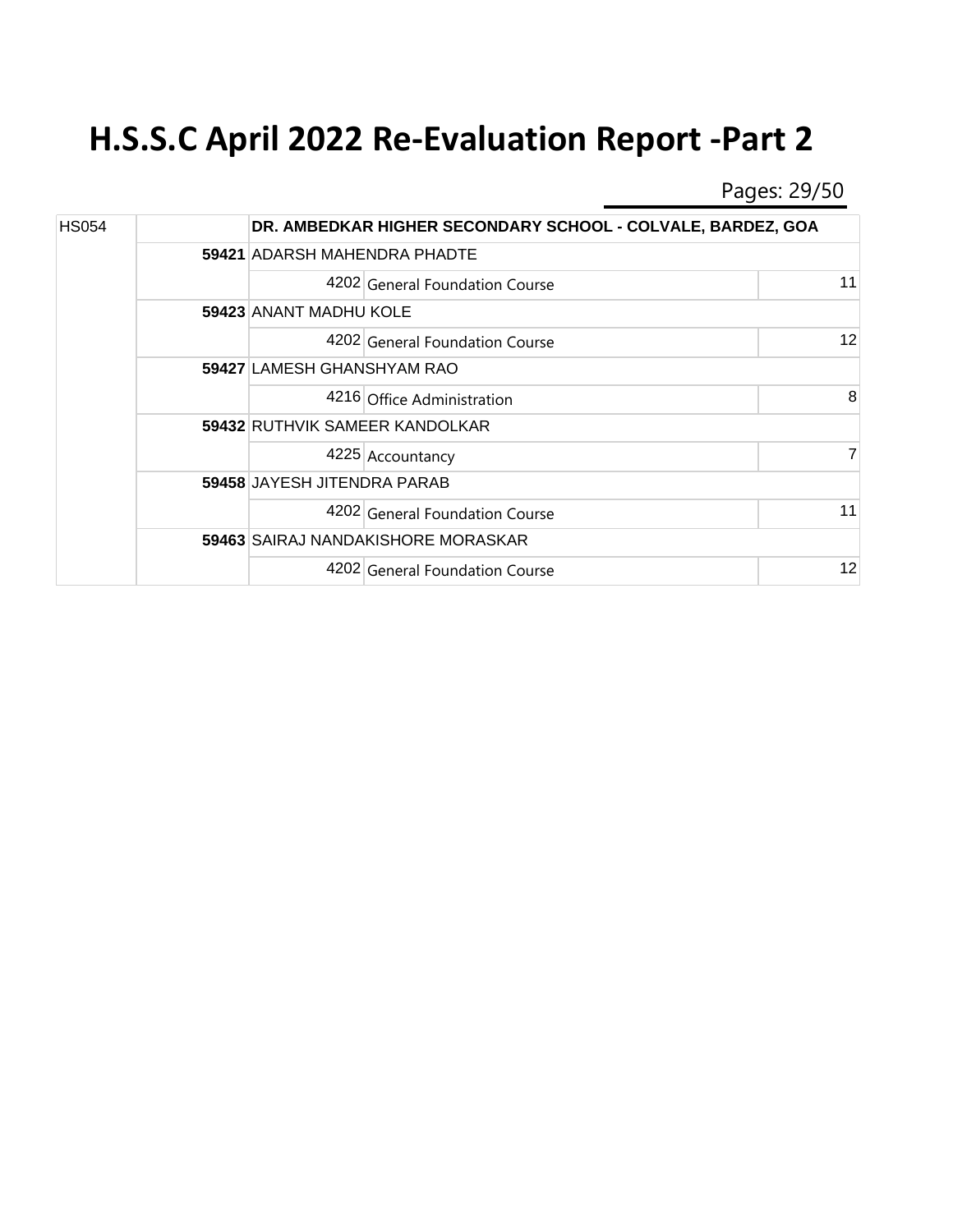Pages: 30/50

| <b>HS055</b> | KAMAKSHI EDUCATIONAL SOCIETY'S HIGHER SECONDARY SCHOOL OF ARTS<br>l- KURTI. PONDA. GOA |    |
|--------------|----------------------------------------------------------------------------------------|----|
|              | 60680 DIYA BABURAI GAUDE                                                               |    |
|              | 4702 Physics                                                                           | 14 |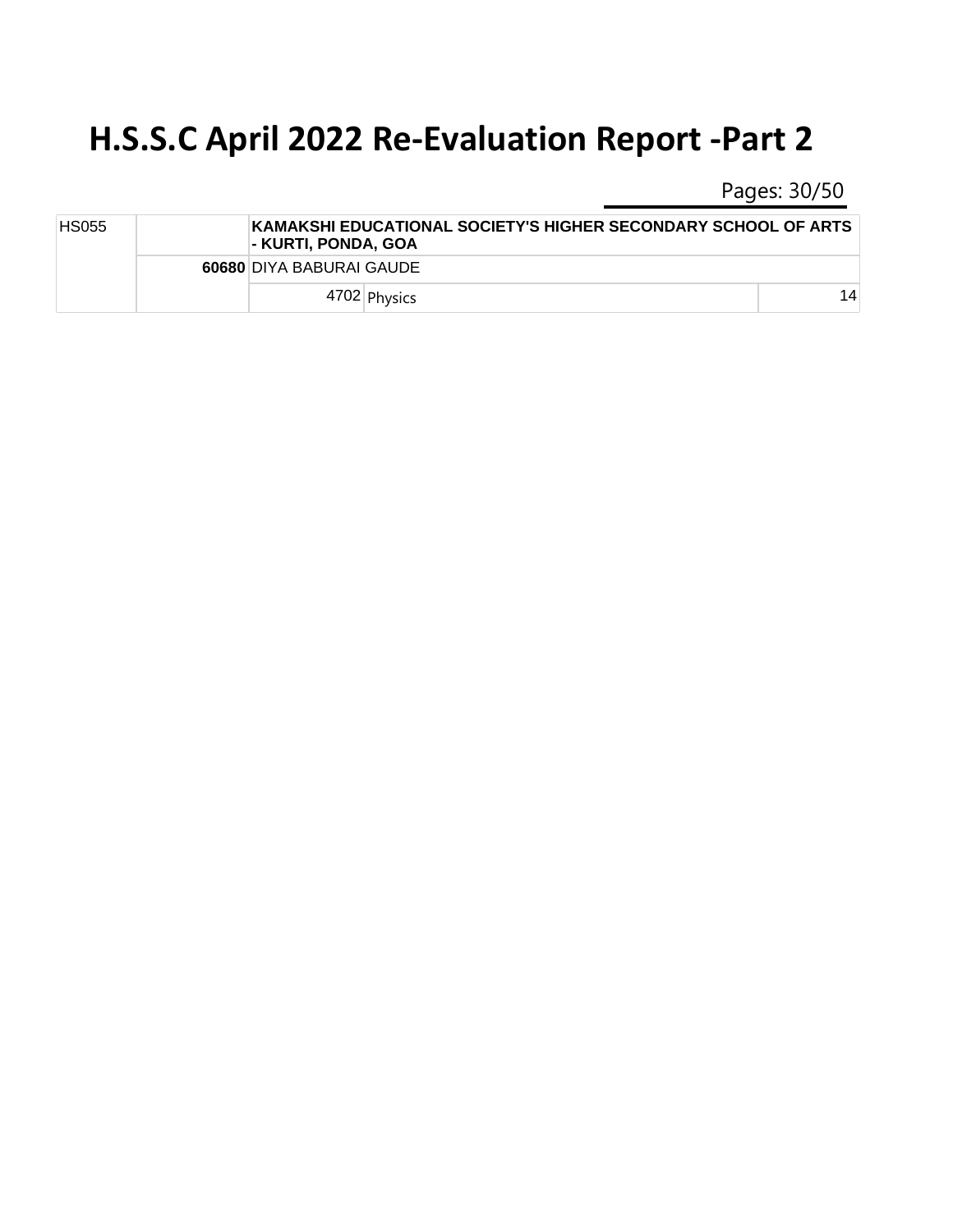Pages: 31/50

| <b>HS057</b> | VIVEKANAND HIGHER SECONDARY SCHOOL -<br>BALLI, CUNCOLIM, SALCETTE, GOA |    |
|--------------|------------------------------------------------------------------------|----|
|              | 51699 YUKTI DATTA VELIP                                                |    |
|              | 4501 History                                                           | 32 |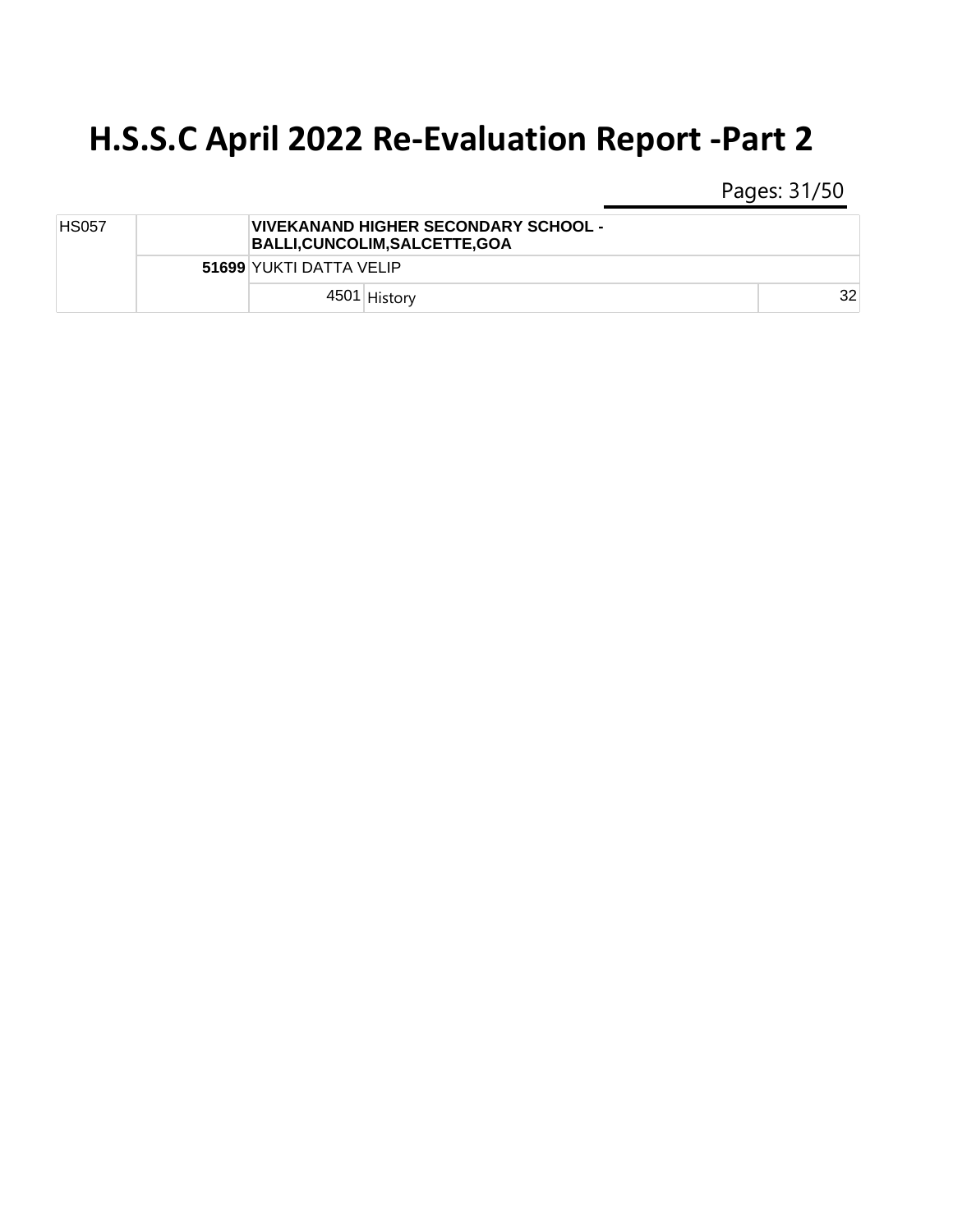Pages: 32/50

| <b>HS061</b> |  |                           | <b>SANTA CRUZ HIGHER SECONDARY SCHOOL OF ARTS AND COMMERCE -</b><br>SANTA-CRUZ, ILHAS, TISWADI GOA |    |  |  |
|--------------|--|---------------------------|----------------------------------------------------------------------------------------------------|----|--|--|
|              |  |                           | 66669 SEJAL DEEPAK CHARI                                                                           |    |  |  |
|              |  |                           | 4501 History                                                                                       | 15 |  |  |
|              |  |                           | 4652 Economics                                                                                     | 16 |  |  |
|              |  | 66704 NIKHIL BANAULI      |                                                                                                    |    |  |  |
|              |  |                           | 4652 Economics                                                                                     | 17 |  |  |
|              |  | 66801 RANI MAHENDRA GUPTA |                                                                                                    |    |  |  |
|              |  |                           | 4702 Physics                                                                                       | 13 |  |  |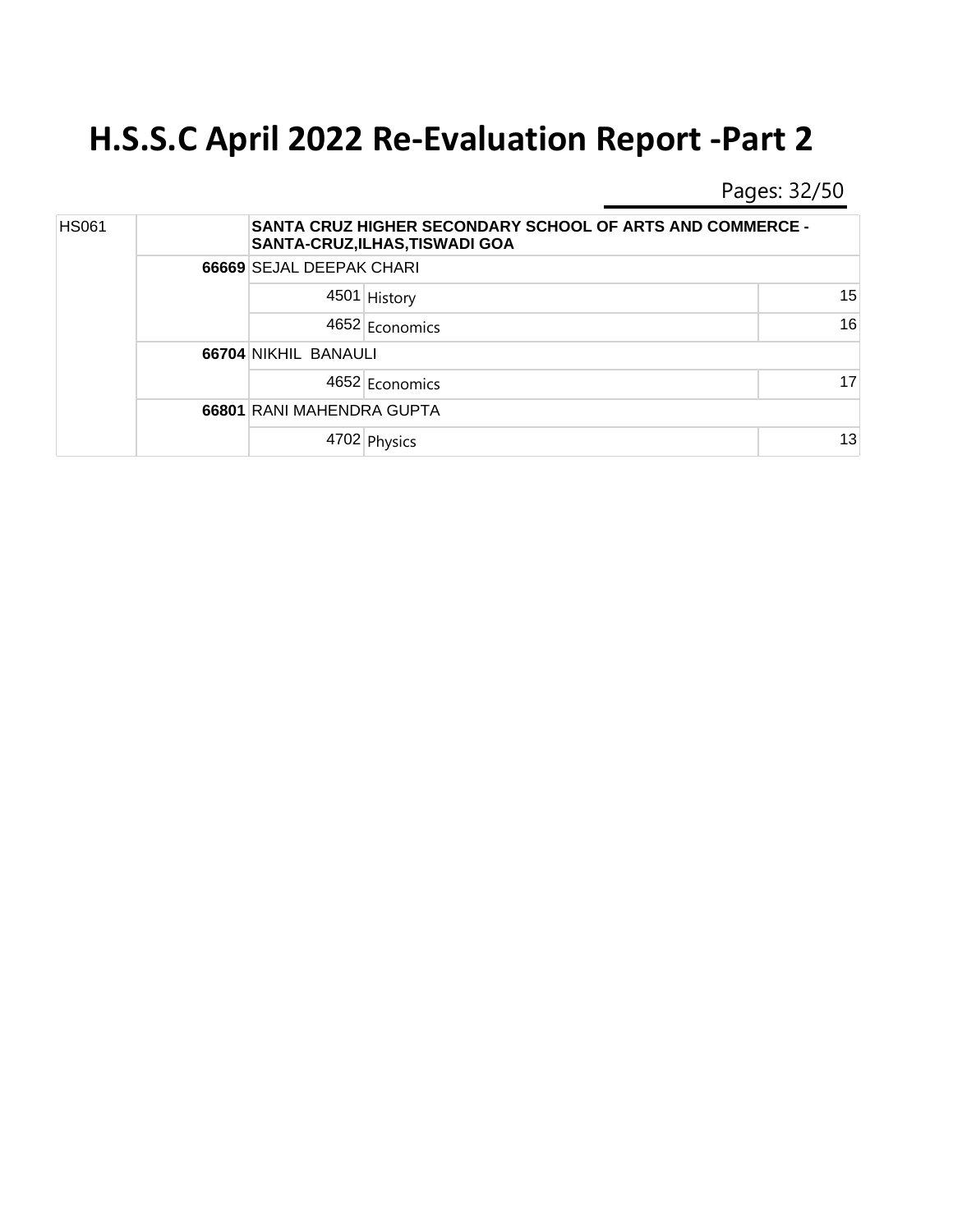Pages: 33/50

| <b>HS063</b> |  |                       | POPE JOHN XXIII HIGHER SECONDARY SCHOOL - KEPEM, SALCETTE GOA |    |  |  |  |
|--------------|--|-----------------------|---------------------------------------------------------------|----|--|--|--|
|              |  | 52852 MUJAMMIL AGADI  |                                                               |    |  |  |  |
|              |  |                       | 4703 Chemistry                                                | 14 |  |  |  |
|              |  | 52860 PETER FERNANDES |                                                               |    |  |  |  |
|              |  |                       | 4703 Chemistry                                                | 13 |  |  |  |
|              |  | 52864 HARSH SINGH     |                                                               |    |  |  |  |
|              |  |                       | 4703 Chemistry                                                | 14 |  |  |  |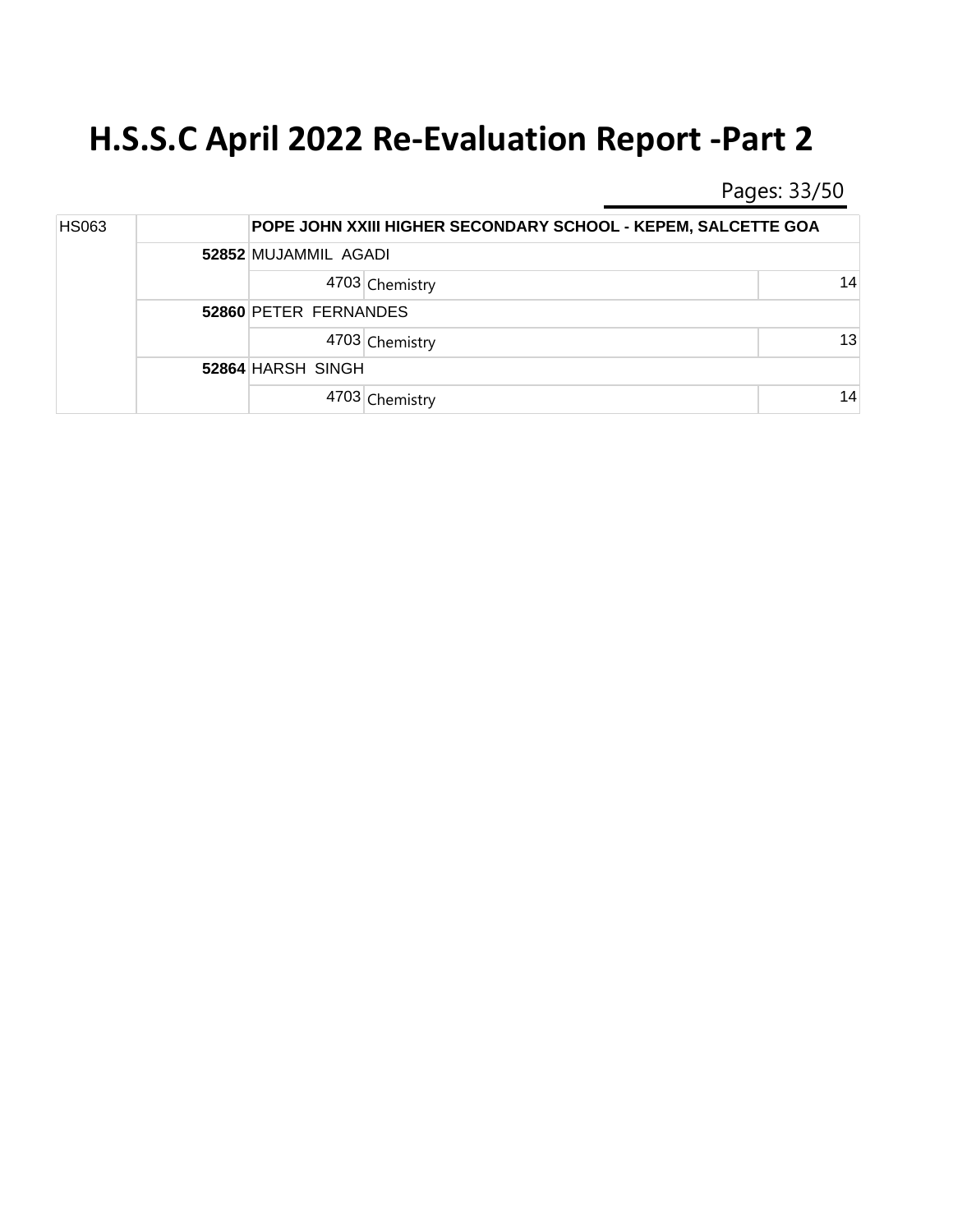Pages: 34/50

| <b>HS065</b> |  |                               | VIVIDA VIDYA PRATISTHAN'S V.R.GAUNS MEM. HIGHER SECONDARY SCHOOL<br>- NAVELIM, SANKHALIM - GOA 403505 |   |
|--------------|--|-------------------------------|-------------------------------------------------------------------------------------------------------|---|
|              |  | 62108 LAXIMAN LADU MASORDEKAR |                                                                                                       |   |
|              |  |                               | 4216 Office Administration                                                                            |   |
|              |  |                               | 4225 Accountancy                                                                                      | 8 |
|              |  | 62116 SHWET VINAYAK JOGLE     |                                                                                                       |   |
|              |  |                               | 4216 Office Administration                                                                            | 8 |
|              |  |                               | 4225 Accountancy                                                                                      |   |
|              |  | 62137 SUYASH PUTI MALIK       |                                                                                                       |   |
|              |  |                               | 4323 Auto - Transmission                                                                              | 8 |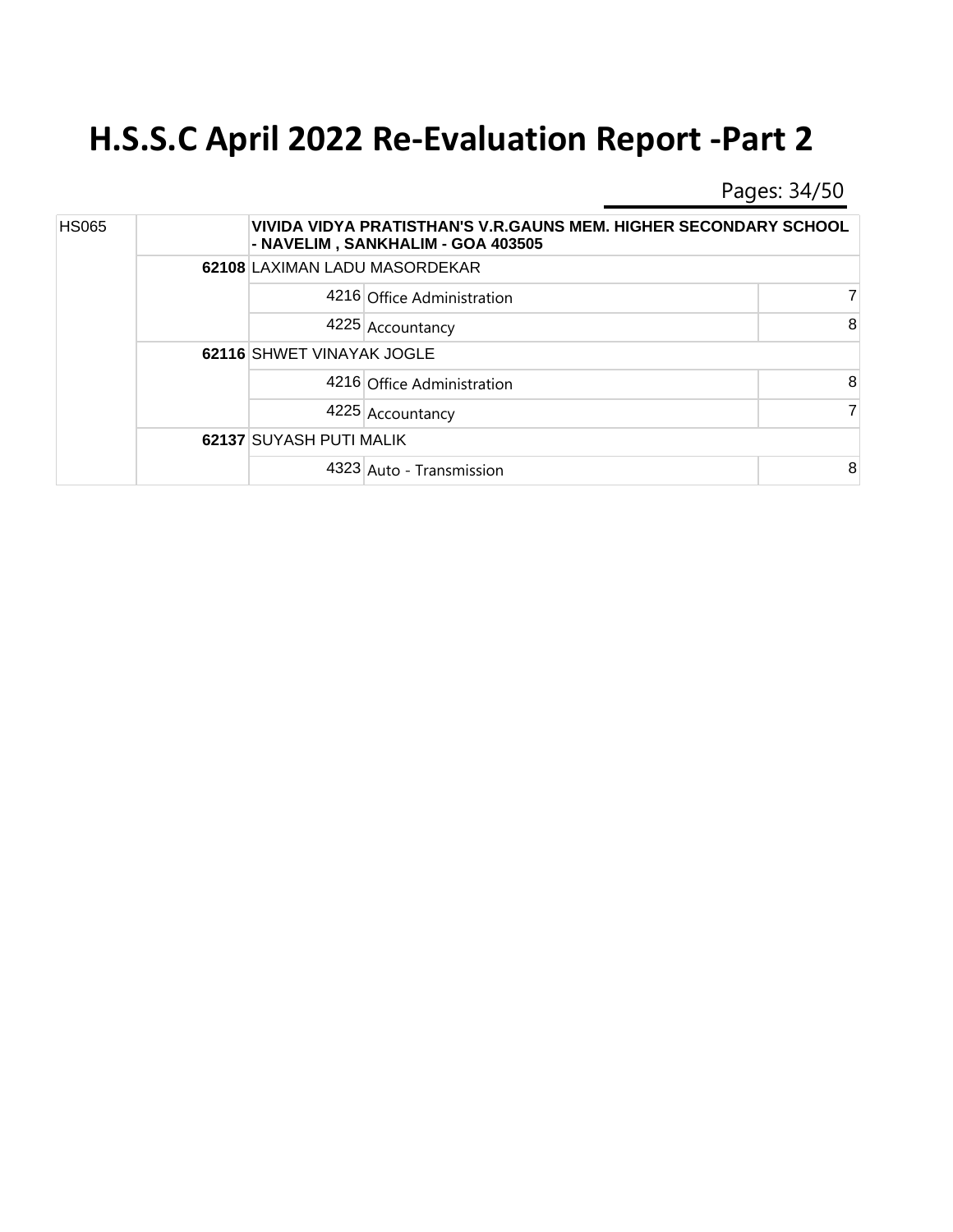Pages: 35/50

| <b>HS068</b> |  |                                   | VASSANT V.S. KUKALEKAR HIGHER SECONDARY SCHOOL OF ARTS &<br><b>COMMERCE - ELLA-OLD-GOA</b> |    |  |  |
|--------------|--|-----------------------------------|--------------------------------------------------------------------------------------------|----|--|--|
|              |  | 59817 SOHEL NADAF                 |                                                                                            |    |  |  |
|              |  |                                   | 4553 Political Science                                                                     | 16 |  |  |
|              |  | 59818 SUBODH RAJANIKANT MADKAIKAR |                                                                                            |    |  |  |
|              |  |                                   | 4652 Economics                                                                             | 17 |  |  |
|              |  |                                   | 59837 GULSHANKUMAR RAMESHKUMAR BHARATI                                                     |    |  |  |
|              |  |                                   | 4652 Economics                                                                             | 17 |  |  |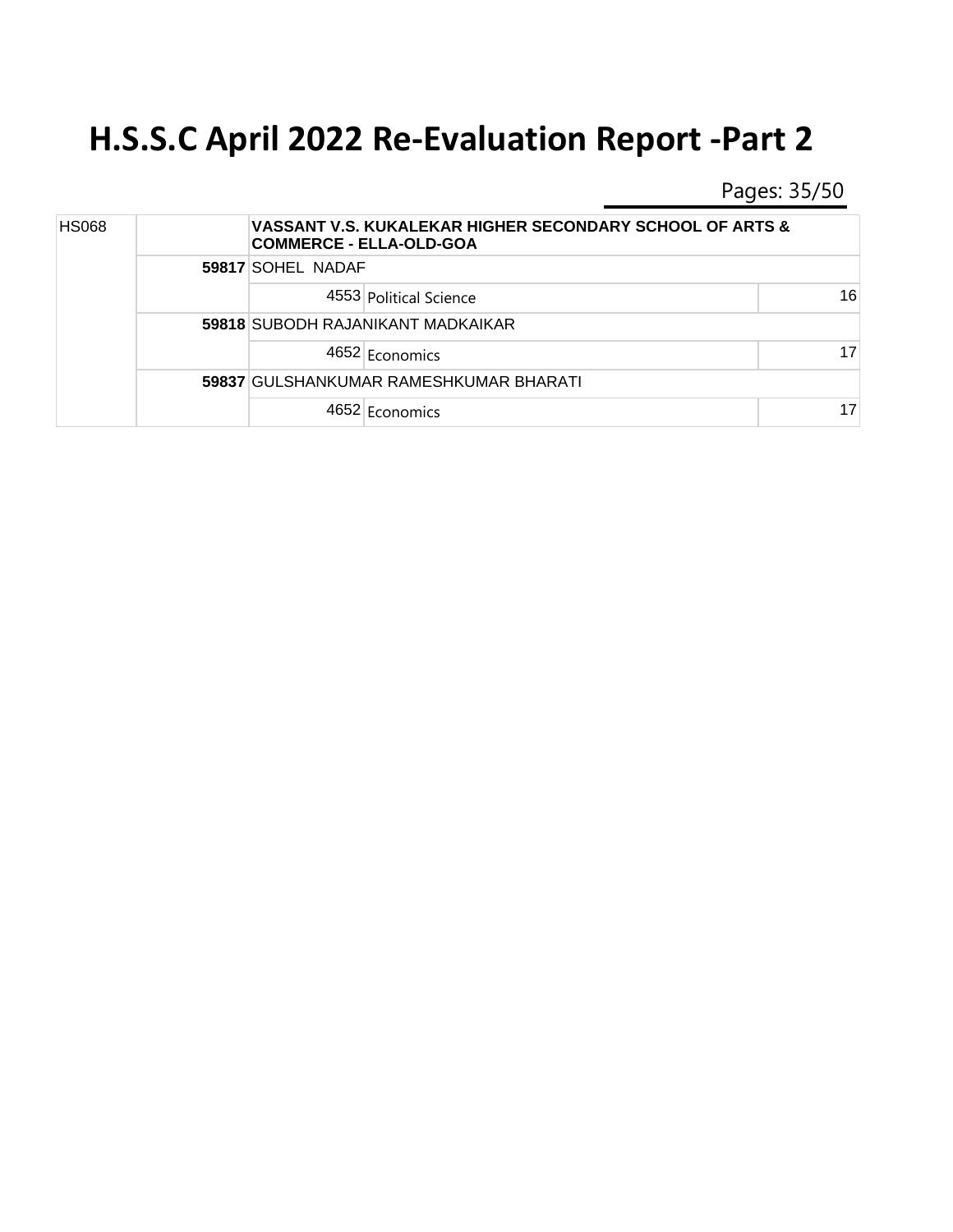Pages: 36/50

| HS069 |  |                             | DON BOSCO HIGHER SECONDARY SCHOOL - PANAJI, GOA |    |  |
|-------|--|-----------------------------|-------------------------------------------------|----|--|
|       |  | 58217 CHETNA DINESH THANKI  |                                                 |    |  |
|       |  |                             | 4411 English I                                  | 60 |  |
|       |  | 58399 XYLAN ALWYN RODRIGUES |                                                 |    |  |
|       |  |                             | 4411 English I                                  | 55 |  |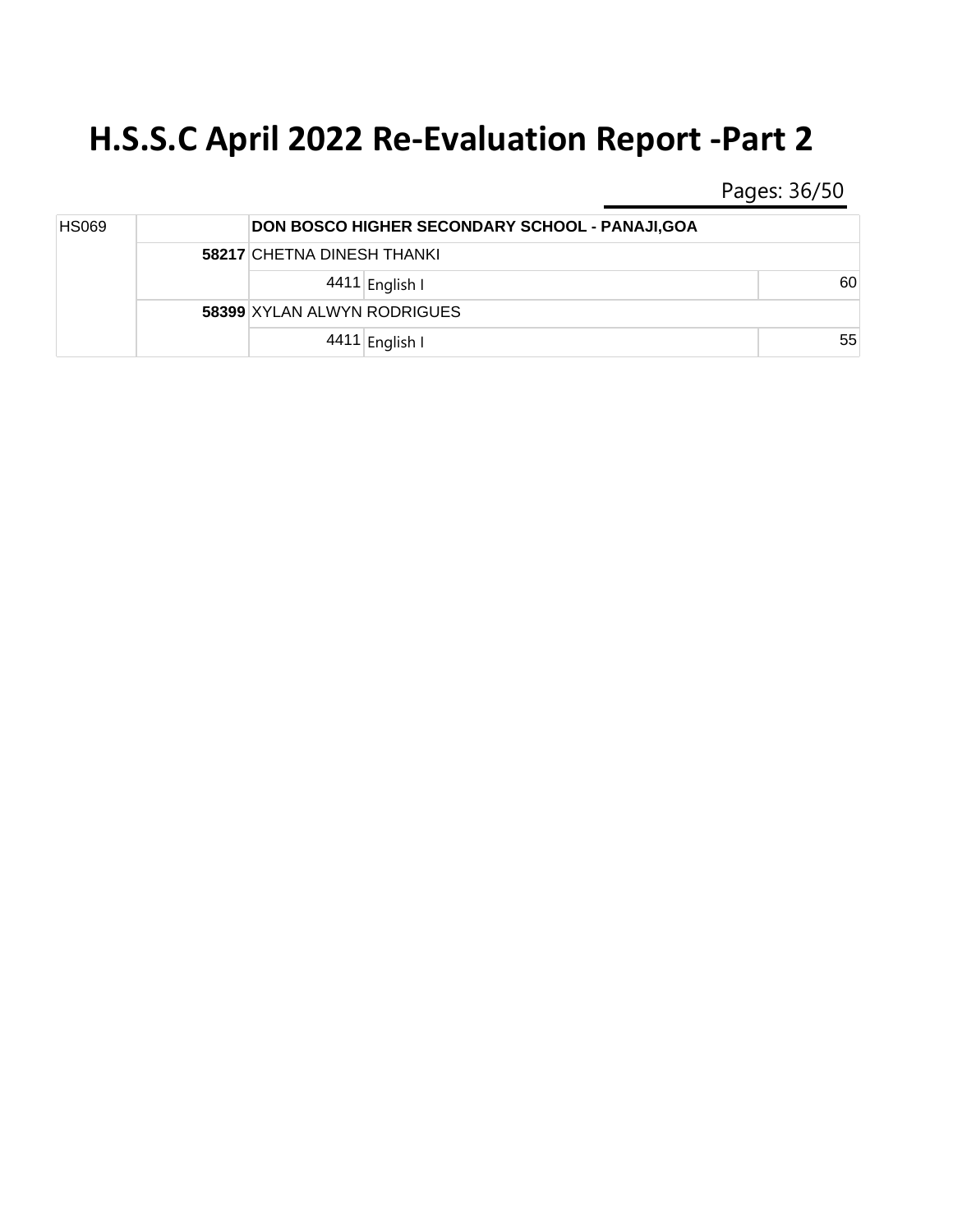Pages: 37/50

| <b>HS070</b> |  |                              | SHREE SHANTADURGA EDUCATIONAL SOCIETY'S HIGHER SECONDARY<br><b>SCHOOL - CORTALIM, MURMUGAO</b> |    |  |
|--------------|--|------------------------------|------------------------------------------------------------------------------------------------|----|--|
|              |  | 63040 MEGHA GOVIND DICHOLKAR |                                                                                                |    |  |
|              |  |                              | 4702 Physics                                                                                   | 15 |  |
|              |  |                              | 4703 Chemistry                                                                                 | 18 |  |
|              |  | 63041 PRATIK VISHWAKARMA     |                                                                                                |    |  |
|              |  |                              | 4702 Physics                                                                                   | 11 |  |
|              |  |                              | 4703 Chemistry                                                                                 | 15 |  |
|              |  | 63046 MOHAMMED RAZA TATTUR   |                                                                                                |    |  |
|              |  |                              | 4703 Chemistry                                                                                 | 13 |  |
|              |  |                              | 63047 VISHWAS RAMESHWAR SANVORDEKAR                                                            |    |  |
|              |  |                              | 4754 Mathematics                                                                               | 16 |  |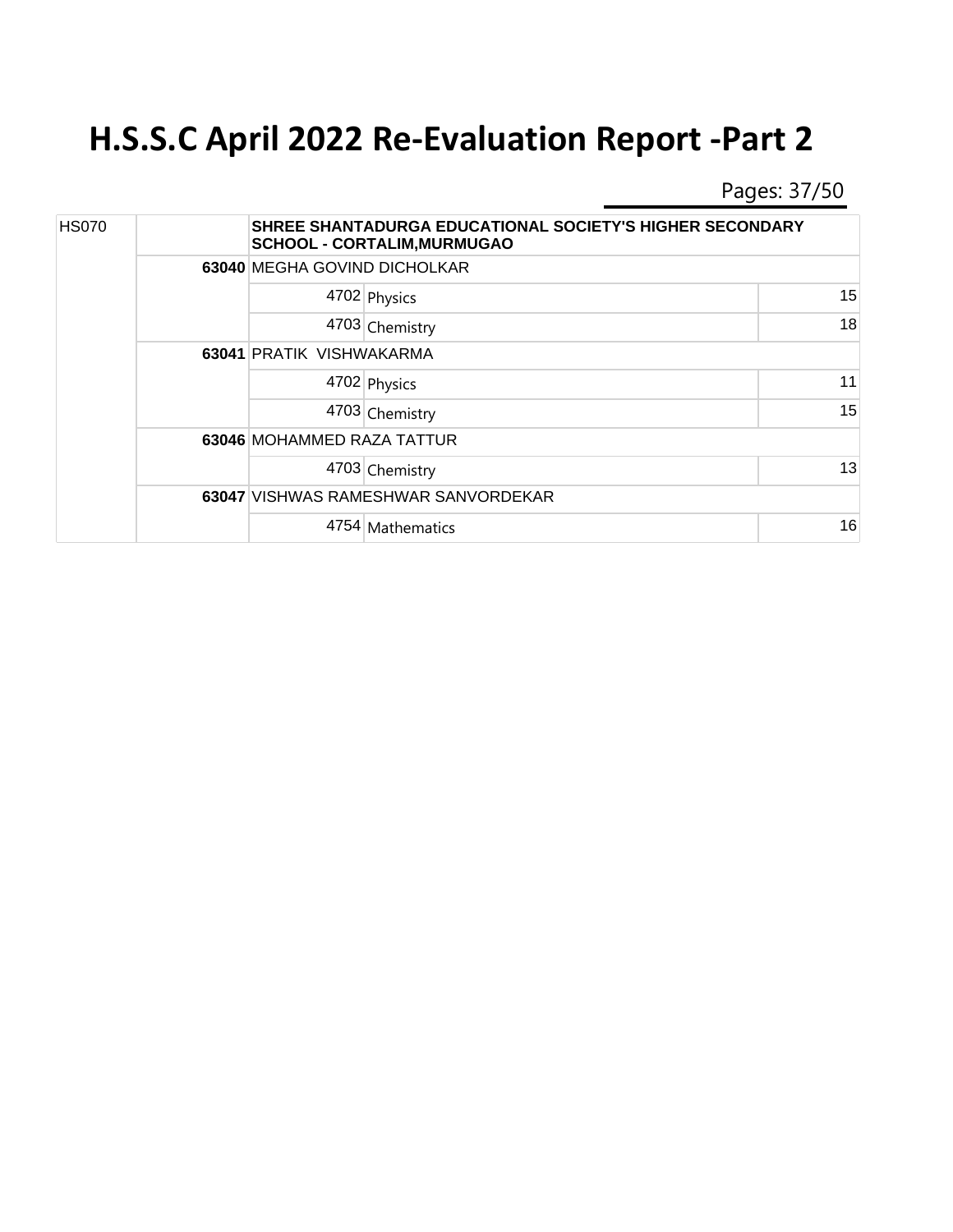Pages: 38/50

| <b>HS071</b> |  |                             | SWAMI VIVEKANAND VIDYAPRASARAK MANDAL'S HIGHER SECONDARY<br><b>SCHOOL - BORIM, PONDA, GOA</b> |    |  |
|--------------|--|-----------------------------|-----------------------------------------------------------------------------------------------|----|--|
|              |  | 60816 SIDDHI SURESH NAIK    |                                                                                               |    |  |
|              |  |                             | 4702 Physics                                                                                  | 12 |  |
|              |  | 60822 MEDHAJ MANOJ AMSHEKAR |                                                                                               |    |  |
|              |  |                             | 4411 English I                                                                                | 64 |  |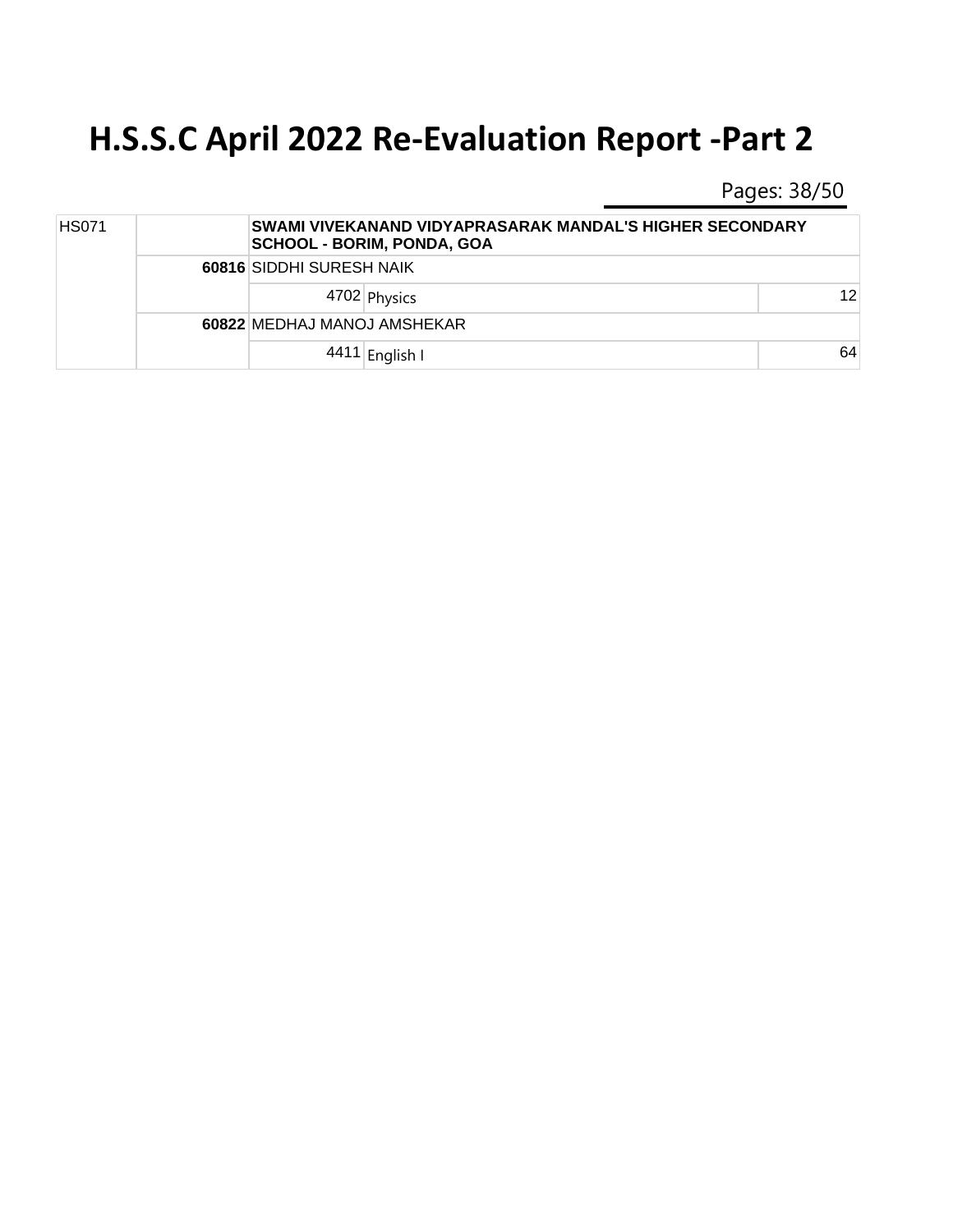Pages: 39/50

| <b>HS074</b> |  | <b>MUSHTI FUND HIGHER SECONDARY SCHOOL - CUJIRA INTEGRATED</b><br>EDUCATIONAL COMPLEX, CUJIRA, GOA |    |  |
|--------------|--|----------------------------------------------------------------------------------------------------|----|--|
|              |  | 66933 SWASTIK GHORAI                                                                               |    |  |
|              |  | 4411 English I                                                                                     | 69 |  |
|              |  | 66951 OM MAHANAND PARAB                                                                            |    |  |
|              |  | 4411 English I                                                                                     | 60 |  |
|              |  | 4424 Hindi II                                                                                      | 63 |  |
|              |  | 4702 Physics                                                                                       | 49 |  |
|              |  | 4703 Chemistry                                                                                     | 35 |  |
|              |  | 4752 Psychology                                                                                    | 57 |  |
|              |  | 4754 Mathematics                                                                                   | 48 |  |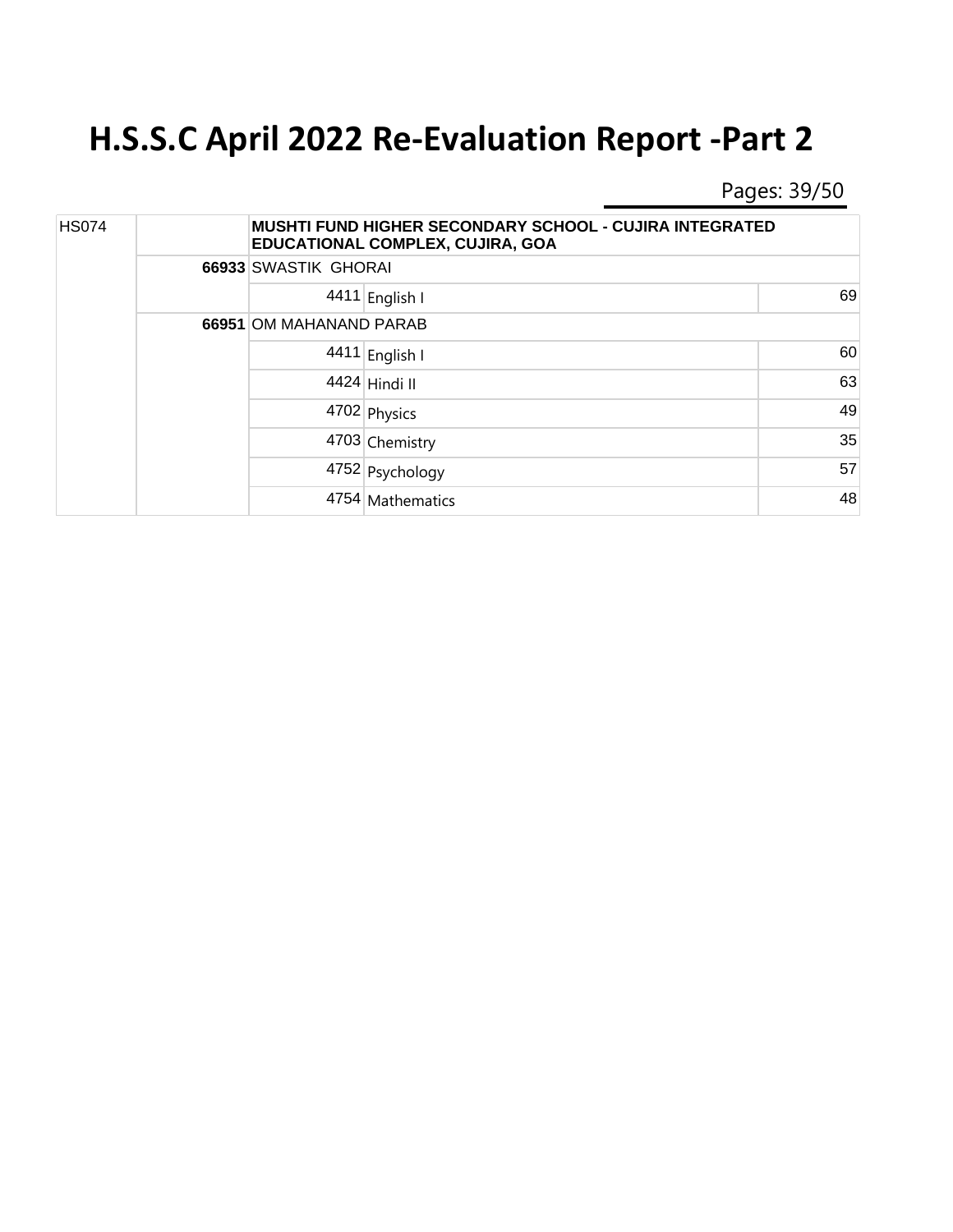Pages: 40/50

| <b>HS078</b> |  |                           | <b>GAUNCAR HIGHER SECONDARY SCHOOL OF ARTS, COMMERCE &amp;</b><br><b>VOCATIONAL - RAIA, SALCETTE GOA</b> |    |  |
|--------------|--|---------------------------|----------------------------------------------------------------------------------------------------------|----|--|
|              |  | 57245 AMJAD KHAN          |                                                                                                          |    |  |
|              |  |                           | 4202 General Foundation Course                                                                           | 12 |  |
|              |  | 57314 SYDEN ADLER FURTADO |                                                                                                          |    |  |
|              |  |                           | 4202 General Foundation Course                                                                           | 11 |  |
|              |  |                           | 4275 Bakery (C.R.M.)                                                                                     | 8  |  |
|              |  | 57317 VILBERN D'SOUZA     |                                                                                                          |    |  |
|              |  |                           | 4202 General Foundation Course                                                                           | 11 |  |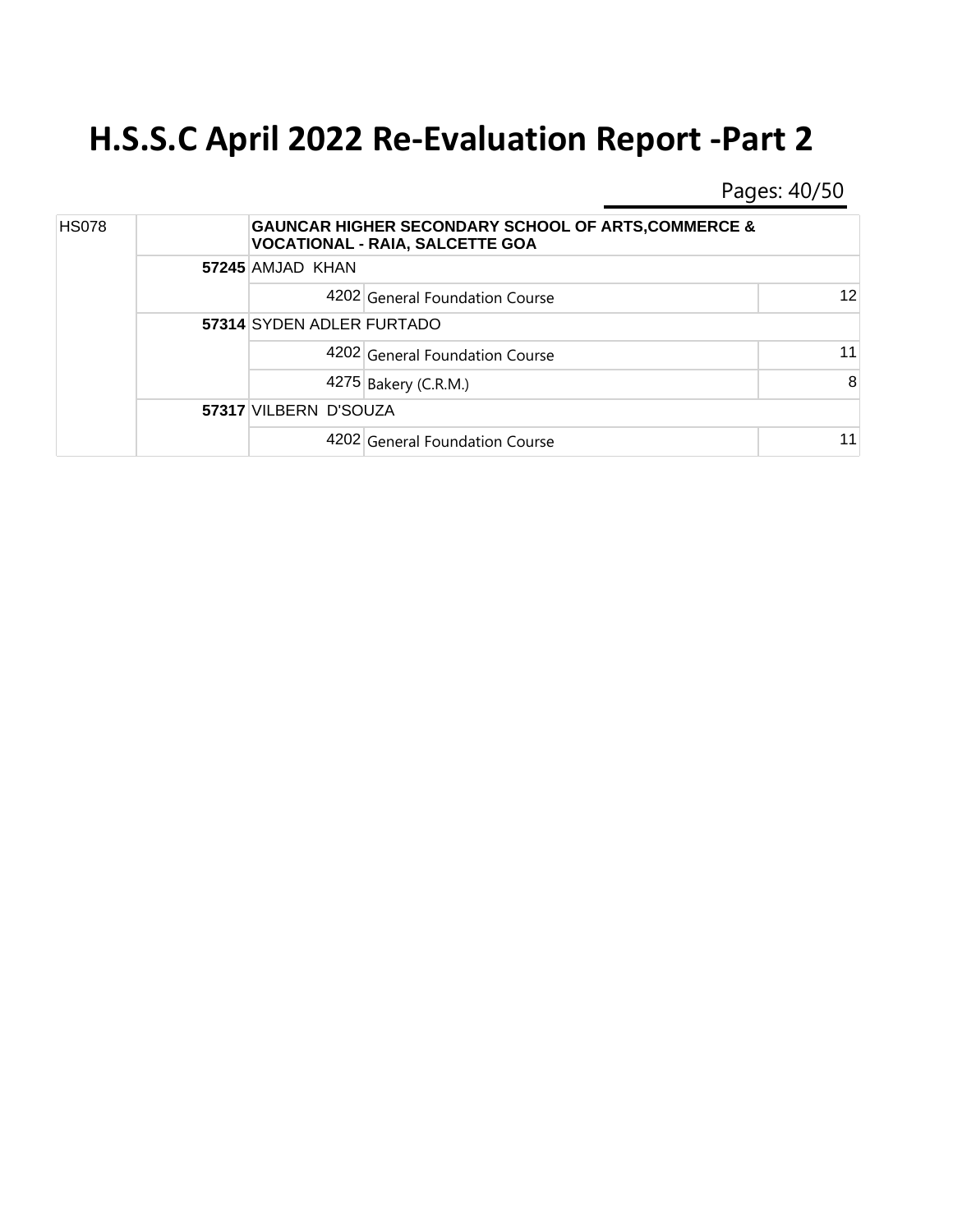Pages: 41/50

| <b>HS082</b> |  |                           | IMUSTIFUND ARYAAN HIGHER SECONDARY SCHOOL - CUJIRA INTEGRATED<br><b>EDUCATIONAL COMPLEX, CUJIRA 403005</b> |    |  |  |  |
|--------------|--|---------------------------|------------------------------------------------------------------------------------------------------------|----|--|--|--|
|              |  | 66980 DIVYA NAGESH PRABHU |                                                                                                            |    |  |  |  |
|              |  | 4703 Chemistry            |                                                                                                            | 50 |  |  |  |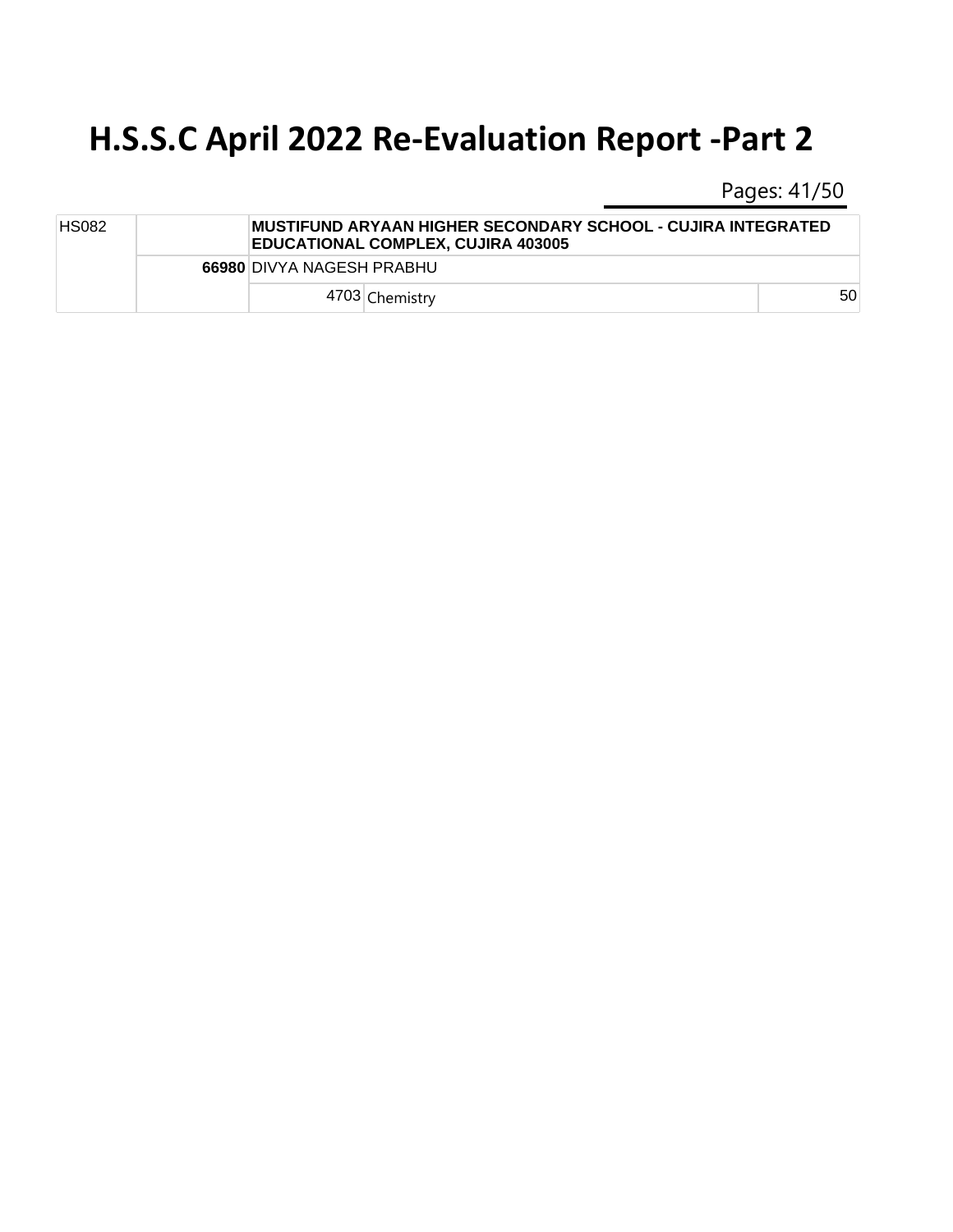Pages: 42/50

| <b>HS085</b> |  |                             | AIM HIGHER SECONDARY SCHOOL OF ARTS, COMMERCE AND SCIENCE -<br><b>DAVORLIM, MARGAO GOA</b> |    |  |
|--------------|--|-----------------------------|--------------------------------------------------------------------------------------------|----|--|
|              |  | 65837 MOHAMAD AFROZE ANSARI |                                                                                            |    |  |
|              |  |                             | 4702 Physics                                                                               | 14 |  |
|              |  | 65838 SHAHBAZ NADAF         |                                                                                            |    |  |
|              |  |                             | 4702 Physics                                                                               | 14 |  |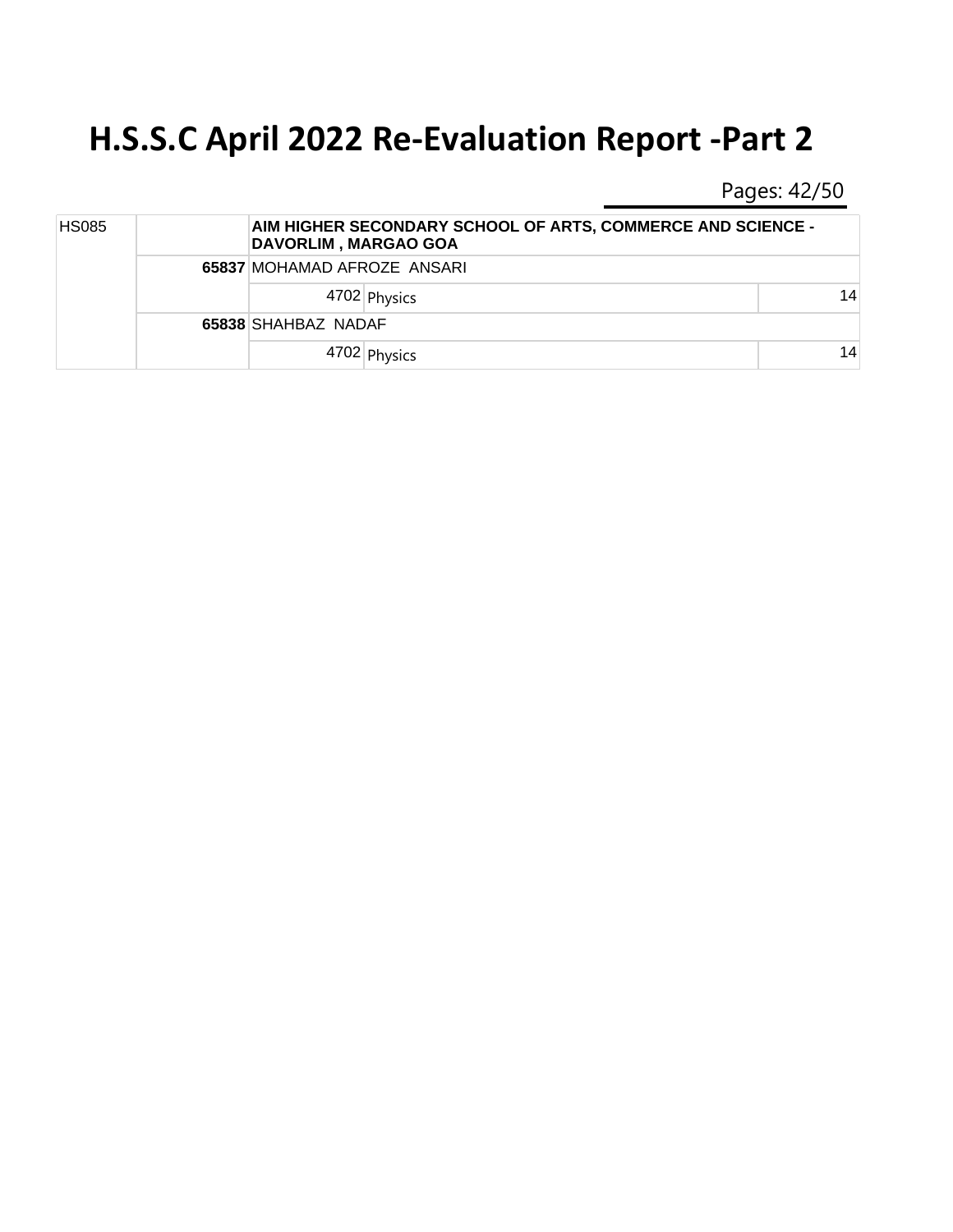Pages: 43/50

| <b>HS087</b> |  | <b>GOA</b>               | <b>SANJEEVAN HIGHER SECONDARY SCHOOL - NAGESHI, BANDORA, PONDA -</b> |                 |  |
|--------------|--|--------------------------|----------------------------------------------------------------------|-----------------|--|
|              |  | 68129 MANASI DEEPAK NAIK |                                                                      |                 |  |
|              |  |                          | 4202 General Foundation Course                                       | 12 <sup>1</sup> |  |
|              |  |                          | 68134 SANISHA SANTOSH KAVLEKAR                                       |                 |  |
|              |  |                          | 4202 General Foundation Course                                       | 10 <sup>1</sup> |  |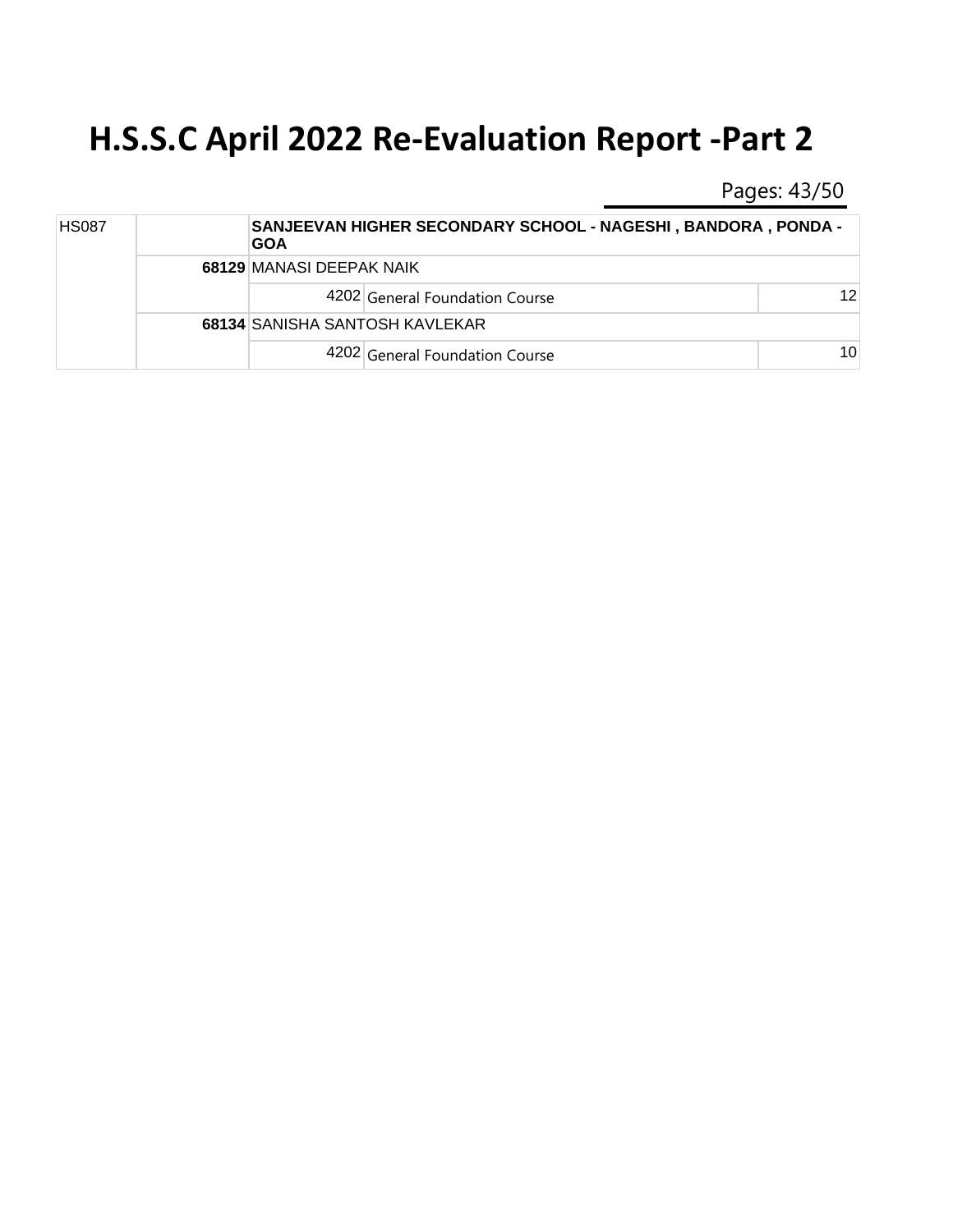Pages: 44/50

| <b>HS089</b> |  | <b>GOA</b>                   | VADEM NAGAR HIGHER SECONDARY SCHOOL - VADEM NAGAR, VASCO - |    |  |  |
|--------------|--|------------------------------|------------------------------------------------------------|----|--|--|
|              |  |                              | 63542 BHAGYA HULLAPPA KAKAR                                |    |  |  |
|              |  |                              | 4752 Psychology                                            | 20 |  |  |
|              |  |                              | 63545 KRISNA KUMAR SAMAR JEET BIND                         |    |  |  |
|              |  |                              | 4702 Physics                                               | 13 |  |  |
|              |  | 63563 NILUPAMA NAGENDRA SHAH |                                                            |    |  |  |
|              |  |                              | 4754 Mathematics                                           | 15 |  |  |
|              |  | 63573 STANLEY YESUDAS KAKANI |                                                            |    |  |  |
|              |  |                              | 4704 Biology                                               | 14 |  |  |
|              |  |                              | 4754 Mathematics                                           | 18 |  |  |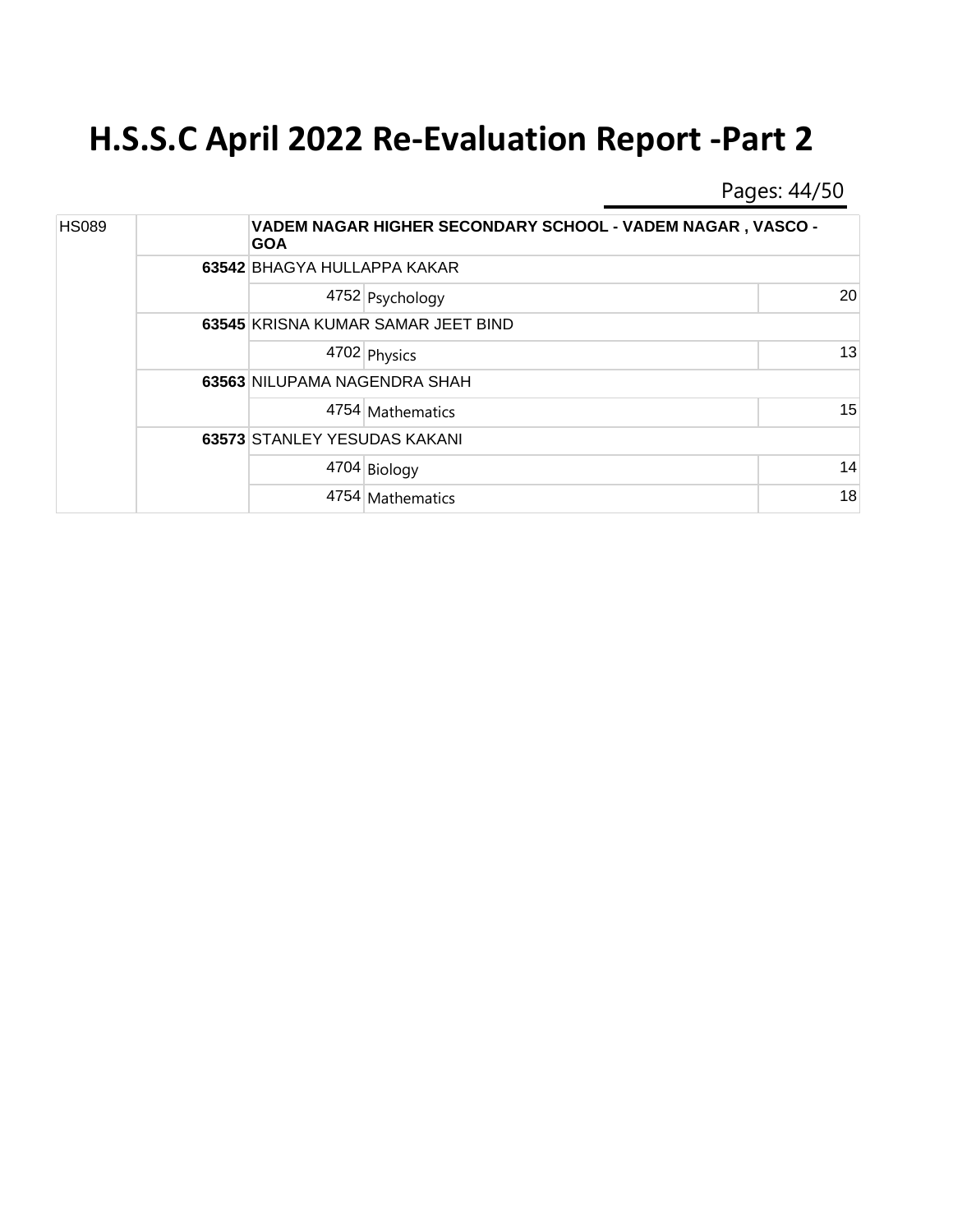Pages: 45/50

| <b>HS091</b> |  | <b>SHREE GANESH HIGHER SECONDARY SCHOOL OF ARTS AND COMMERCE -</b><br><b>GANESHPURI, MAPUSA - GOA</b> |    |  |
|--------------|--|-------------------------------------------------------------------------------------------------------|----|--|
|              |  | 55499 AYESHA GAFUR SHAIKH                                                                             |    |  |
|              |  | 4554 Sociology                                                                                        | 16 |  |
|              |  | 55504 SANKET SANJAY MHAPSEKAR                                                                         |    |  |
|              |  | 4553 Political Science                                                                                | 15 |  |
|              |  | 55527 NEHAL NARESH KAUTHANKAR                                                                         |    |  |
|              |  | 4605 Accountancy                                                                                      | 13 |  |
|              |  | 4654 Secretarial Practice                                                                             | 17 |  |
|              |  | 55528 GAUTAMESH VIJAY JOSHI                                                                           |    |  |
|              |  | 4605 Accountancy                                                                                      | 13 |  |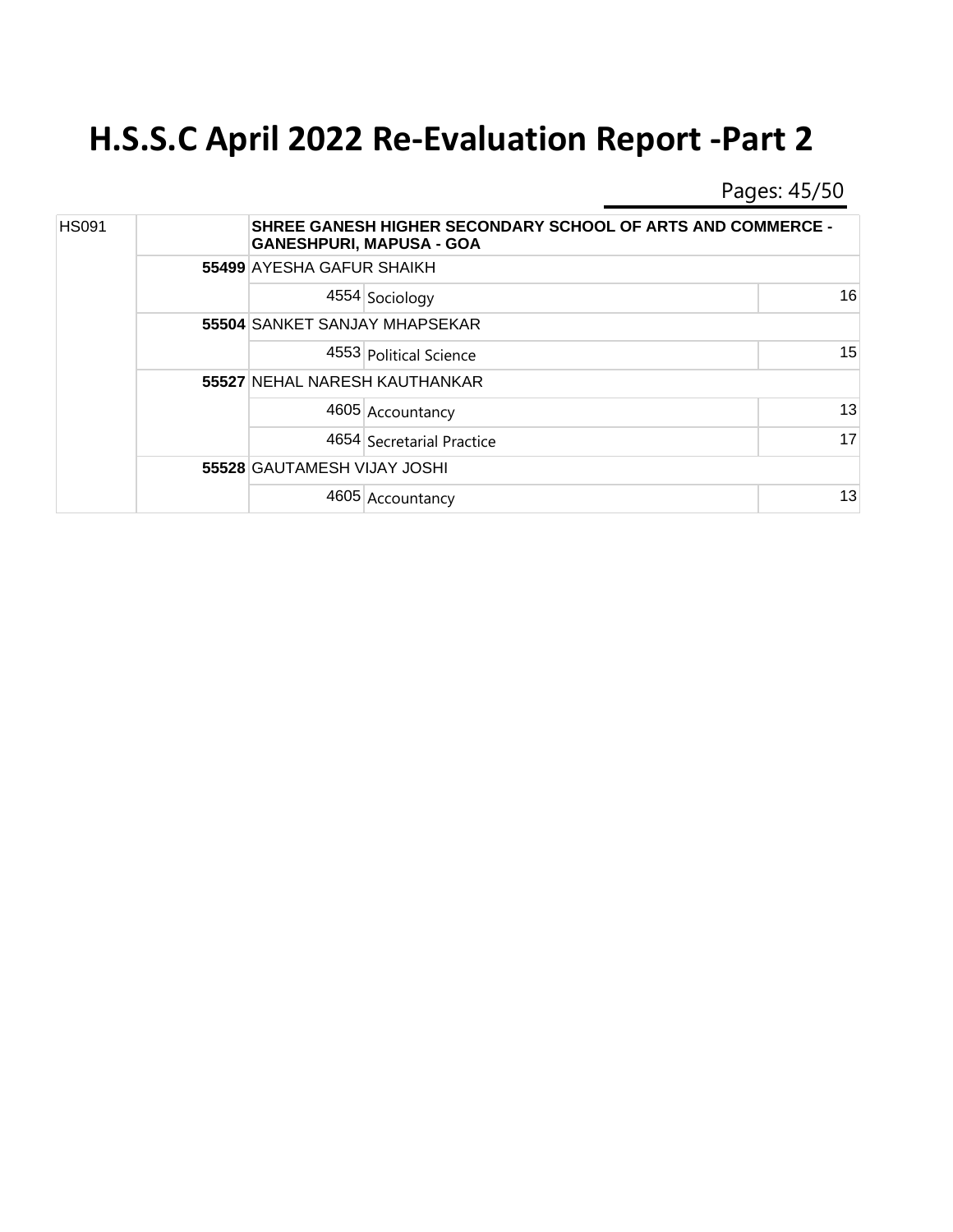Pages: 46/50

| <b>HS095</b> |  |                              | LOYOLA HIGHER SECONDARY SCHOOL OF SCIENCE AND ARTS - MARGAO,<br><b>SALCETTE - GOA</b> |    |  |
|--------------|--|------------------------------|---------------------------------------------------------------------------------------|----|--|
|              |  | 57541 MALCOLM DOS REIS ANTAO |                                                                                       |    |  |
|              |  |                              | 4411 English I                                                                        | 64 |  |
|              |  |                              | 4427 French II                                                                        | 52 |  |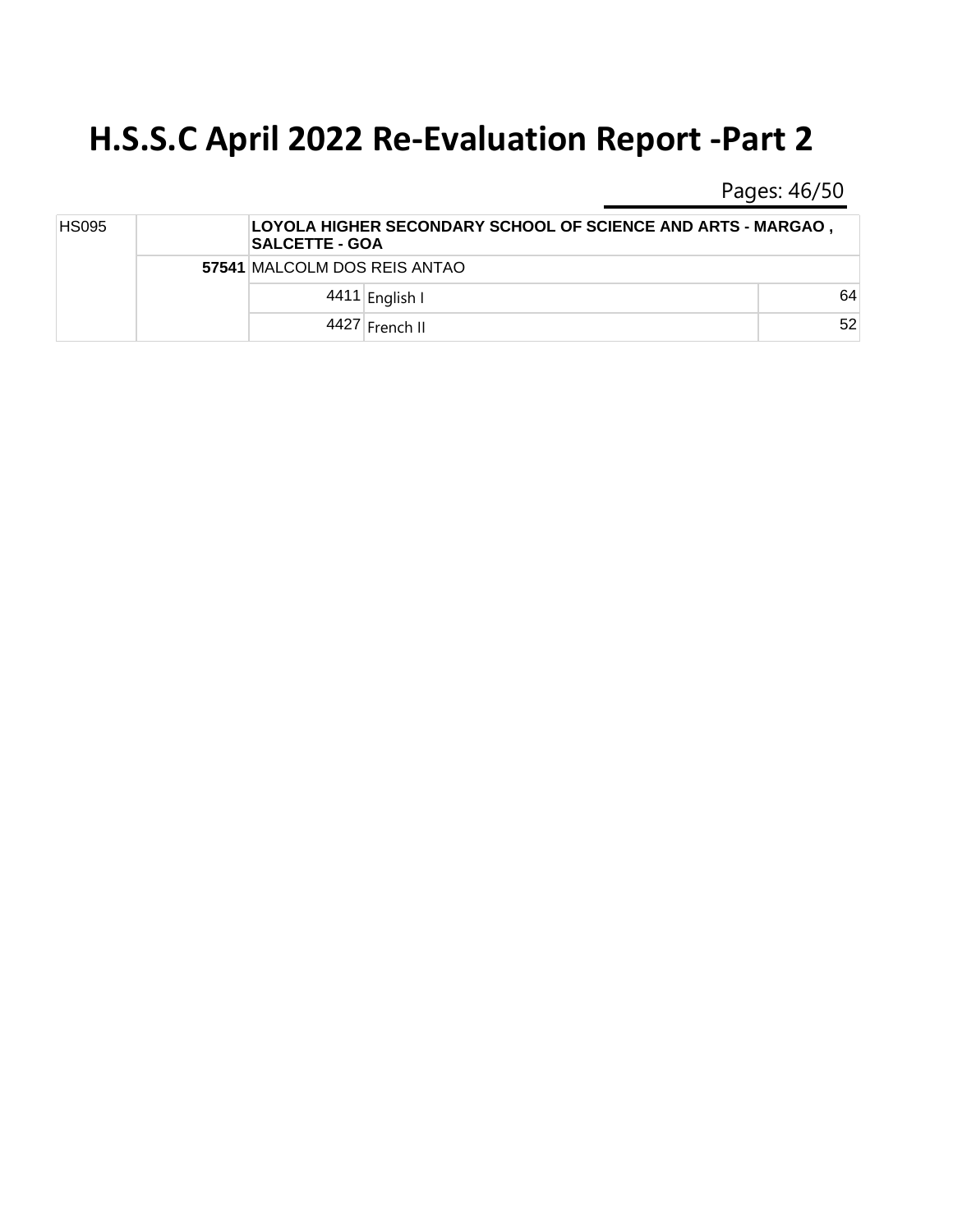Pages: 47/50

| <b>HS097</b> |  | PRESENTATION CONVENT HIGHER SECONDARY SCHOOL - AMBAJIM,<br> FATORDA - GOA |    |
|--------------|--|---------------------------------------------------------------------------|----|
|              |  | 57763 MATTHEW JOSEPH VADAKEDOM                                            |    |
|              |  | 4702 Physics                                                              | 14 |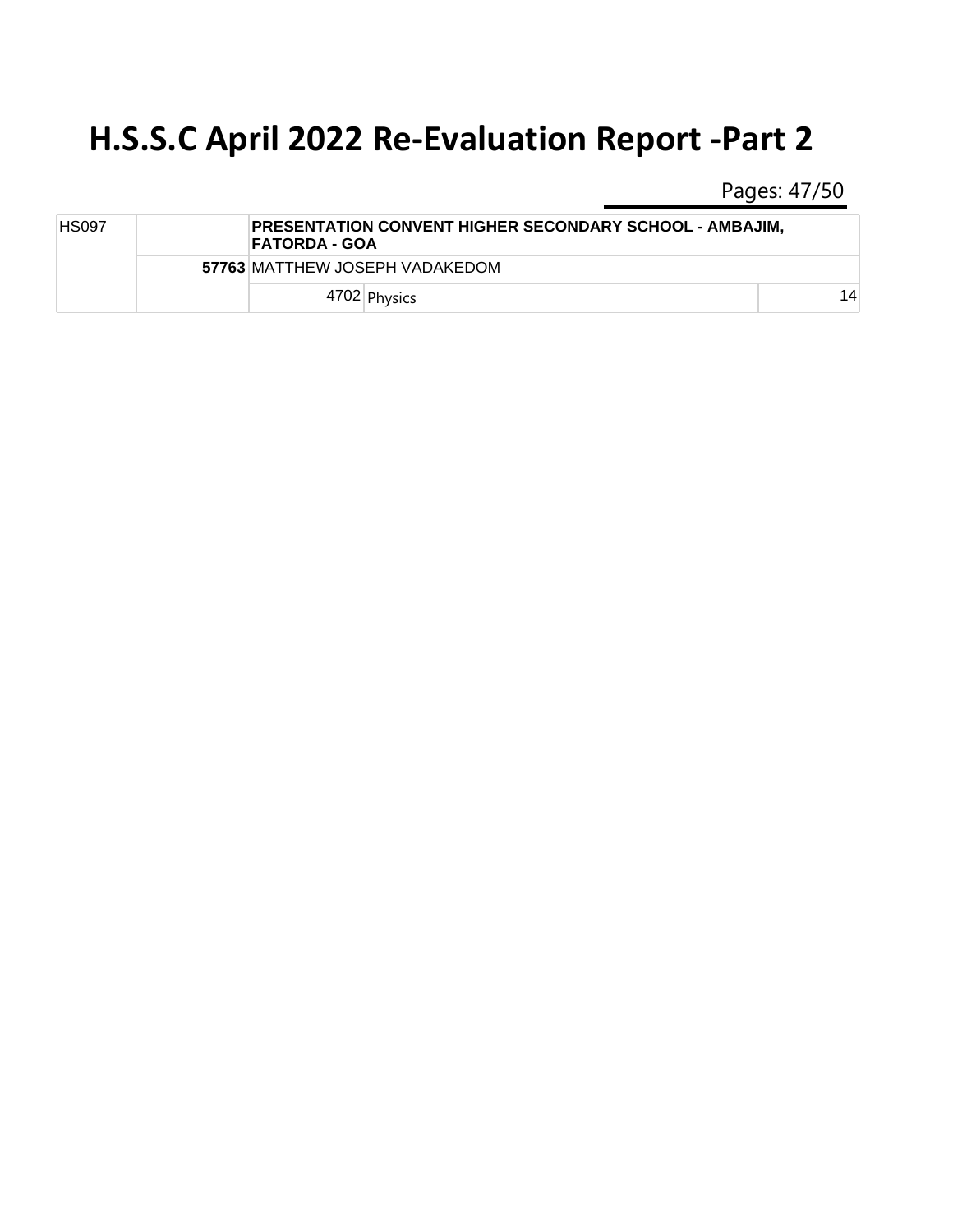Pages: 48/50

| <b>HS099</b> |  | - GOA                          | SHRI MALLIKARJUN HIGHER SECONDARY SCHOOL OF SCIENCE - CANACONA |    |  |
|--------------|--|--------------------------------|----------------------------------------------------------------|----|--|
|              |  |                                | 51246 DISHA DEEPAK NAIK                                        |    |  |
|              |  |                                | 4703 Chemistry                                                 | 14 |  |
|              |  | 51247 GIRIJA AKSHAY NAIK DESAI |                                                                |    |  |
|              |  |                                | 4703 Chemistry                                                 | 14 |  |
|              |  | 51256 RAKSHITA MULAY           |                                                                |    |  |
|              |  |                                | 4702 Physics                                                   | 13 |  |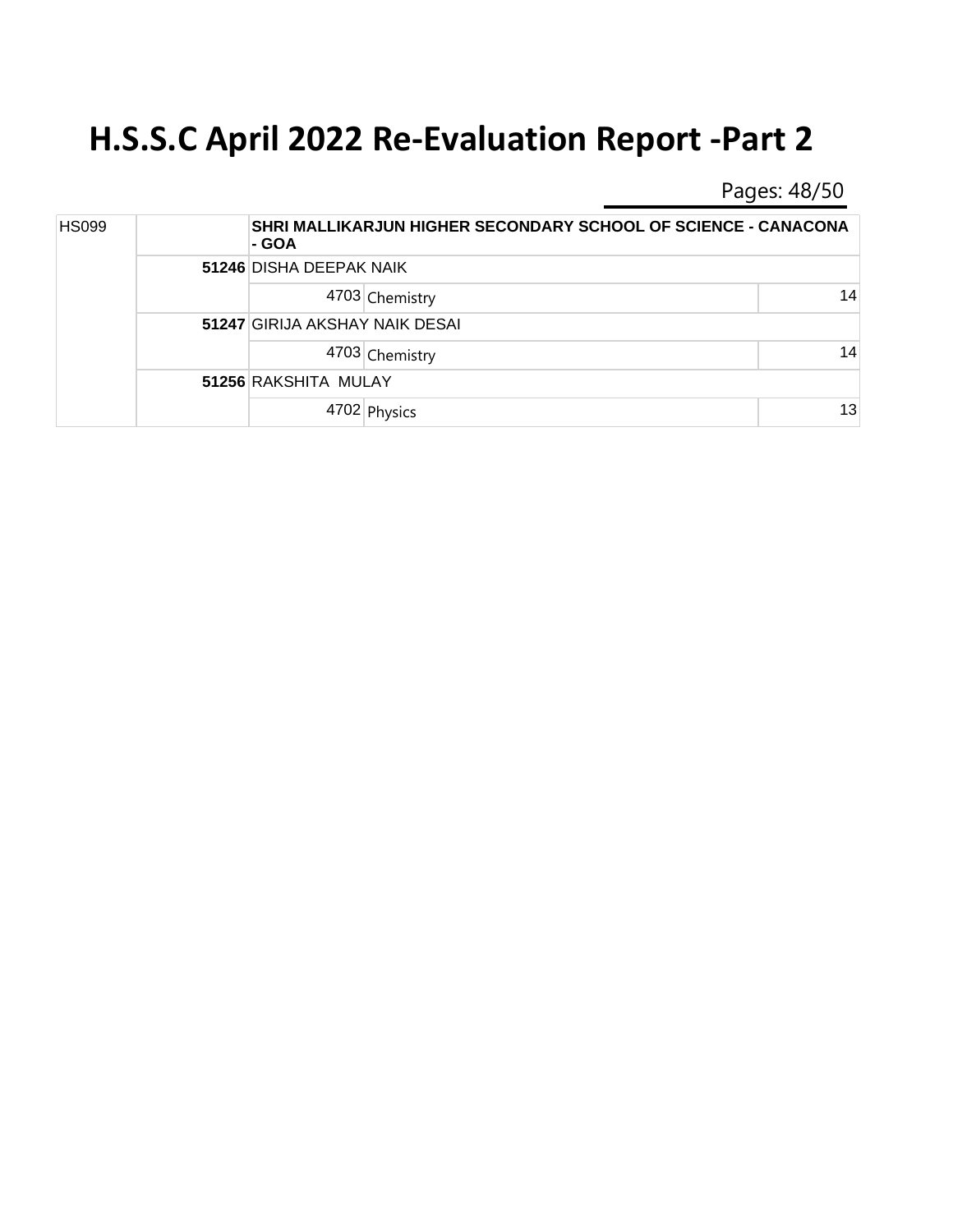Pages: 49/50

| <b>HS107</b> |  | M.E.F'S HIGHER SECONDARY SCHOOL OF SCIENCE - NAGAMASJID, PONDA -<br><b>GOA</b> |                  |    |  |  |
|--------------|--|--------------------------------------------------------------------------------|------------------|----|--|--|
|              |  | 61102 GAJALA KHATUN ANSARI                                                     |                  |    |  |  |
|              |  |                                                                                | 4702 Physics     | 15 |  |  |
|              |  | 61127 VILASINI TUKARAM JALMI                                                   |                  |    |  |  |
|              |  |                                                                                | 4754 Mathematics | 12 |  |  |